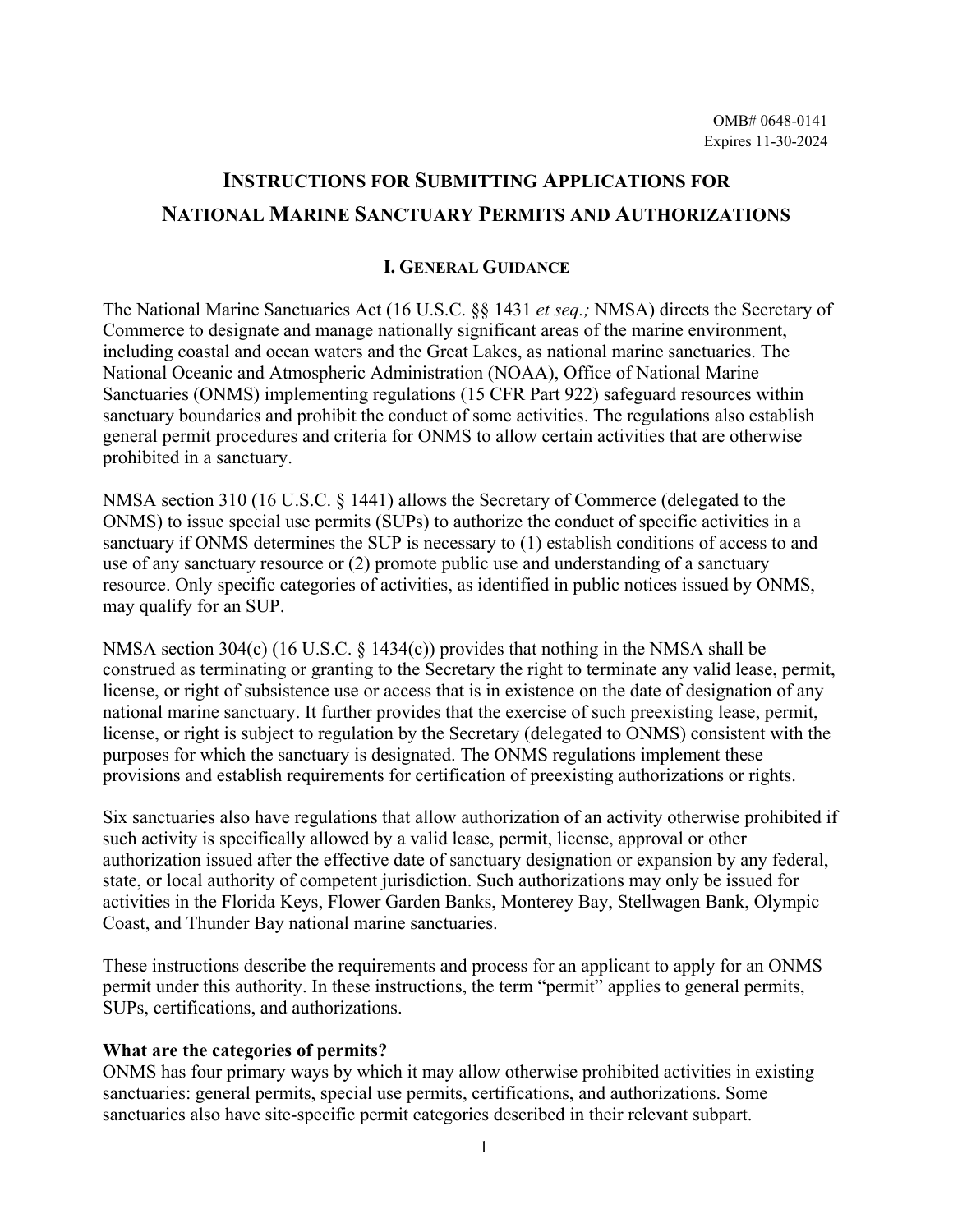General permits are divided into several categories that correspond with the primary purpose of the proposed activity. The types of activities for which ONMS may issue a general permit varies by site but typically includes research, education, and management activities.

# **When is a permit required?**

A permit is required whenever an individual or entity wants to conduct an activity within a sanctuary (or sanctuaries) that is otherwise prohibited by sanctuary regulations. The Electronic [Code of Federal Regulations](https://gov.ecfr.io/cgi-bin/text-idx?SID=a6d782f751dbfe3d42623d97d46fa813&mc=true&tpl=/ecfrbrowse/Title15/15cfr922_main_02.tpl) (e-CFR Title 15 Part 922) contains sanctuary-specific prohibitions in each sanctuary's subpart of the regulations. Applicants should check with sanctuary staff to ensure their activity qualifies for a permit. A list of sanctuary offices and staff contacts is located on the [ONMS permitting webpage.](http://www.sanctuaries.noaa.gov/management/permits/welcome.html) The contact information for the local permit coordinator is located under "Where to Apply." In addition, someone performing an activity in a sanctuary for which a permit is not required may wish to register their project with the sanctuary voluntarily in order to allow ONMS to gain a better understanding of ongoing research or activities in the sanctuary.

# **How do I apply?**

You must complete and submit an ONMS permit application. You can get the permit application from any sanctuary office or the [ONMS permitting webpage.](http://www.sanctuaries.noaa.gov/management/permits/welcome.html) The application must include the information described in Part II of these instructions in sufficient detail so that a reasonably educated non-specialist can understand what you are proposing. For activities proposed to occur in more than one sanctuary, include information relative to each sanctuary in the application sections. The amount and depth of information provided in your application depends on the complexity of the proposed activity. For certain proposed activities, more or less information may be required (see appendices for information required in permit applications and processes required for specific types of proposed activities).

Submit the completed application and any supplemental materials via email (preferred), mail, or fax to the office for the sanctuary in which you plan to conduct the activity. For activities proposed in multiple sanctuaries, you may submit the application to one sanctuary office. ONMS will designate a lead sanctuary office to process the application.

Permit applications for certain activities are subject to a different application process and information requirements. See the below category "Are there situations when I do not need to complete the regular permit application?" for more information on streamlined permit requirements. See the below category "Are there situations when I need to submit additional information?" for more detail on proposed activities for which specific information in addition to the standard permit application is required.

# **When should I apply?**

While ONMS aims to process applications by the requested permit start date, this is not guaranteed. ONMS generally reviews applications on a first-come, first-served basis (unless sanctuary-specific priorities are established). ONMS typically issues most permits within 45 days of having a complete application with a sufficient level of detailed information. However, processing times may be longer depending on a variety of factors including:

- the sensitivity or complexity of the request;
- the number of pending applications under review at that time of year; and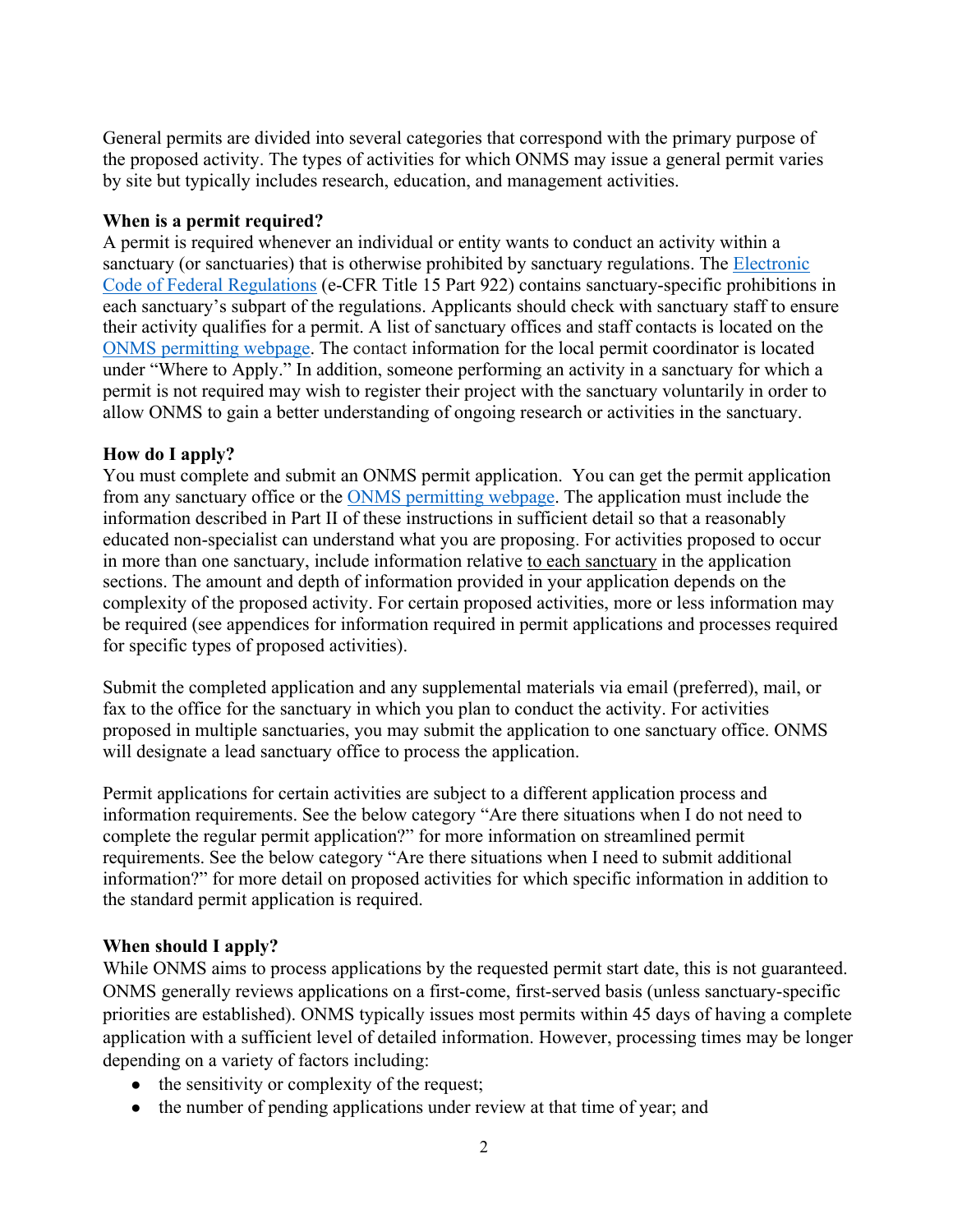• any requirements for additional environmental compliance analyses (e.g., environmental assessments) or consultations with other agencies or tribes. Applications that may require ONMS to prepare an environmental impact statement prior to issuance will typically require at least 12 months to process.

In order to plan accordingly, applicants should contact the appropriate sanctuary permit staff well in advance of submitting a formal application to discuss any issues that may affect the application review process.

# **Are there situations when I do not need to complete the regular permit application?**

Yes. Applicants for the following permit types are not required to submit the standard application information and are subject to a separate application process.

- Baitfish permits in Florida Keys National Marine Sanctuary (Appendix A). See more details on the [FKNMS permitting webpage.](https://floridakeys.noaa.gov/permits/welcome.html?s=management)
- Tortugas North access permits in Florida Keys National Marine Sanctuary: Application information for Tortugas North access permits are set forth in FKNMS regulations (15 CFR § 922.167). Applicants are directed to the [Tortugas Ecological Reserve North Access](https://floridakeys.noaa.gov/permits/tortugas.html)  [Permits page.](https://floridakeys.noaa.gov/permits/tortugas.html)
- Certification of a valid and preexisting lease, permit, license, approval or other authorization in existence on the effective date of sanctuary designation requires that the holder of the authorization or right comply with certification procedures and criteria promulgated by the sanctuary, and with any terms and conditions on the exercise of such authorization or right imposed by the ONMS Director or sanctuary superintendent as a condition of certification as the Director or superintendent deems necessary to achieve the purposes for which the sanctuary was designated. More detailed instructions for submitting applications for certifications are contained in sanctuary site-specific regulations.
- Voluntary registration. There are no specific timelines or requirements for voluntary registration, but registrants are encouraged to contact the sanctuary permit coordinator in advance of their activity.

# **Are there situations when I need to submit additional information?**

Yes. Applications for the following activities require specific information in addition to the standard permit application. See the Appendices noted below for the additional information required, and find more details on the [ONMS permitting webpage.](https://sanctuaries.noaa.gov/management/permits/)

- Overflight of aircraft in NOAA regulated overflight zones in Channel Islands, Monterey Bay, Greater Farallones, or Olympic Coast national marine sanctuaries (Appendix B)
- Fireworks in Monterey Bay National Marine Sanctuary (Appendix C)
- Construction including coastal armoring or hardening in Monterey Bay National Marine Sanctuary (Appendix D)
- Dredge disposal in Monterey Bay National Marine Sanctuary (Appendix E)
- Special use permits (Appendix  $F$ )
- Activities involving archeological resources within any sanctuary, including cultural and maritime heritage resources (Appendix G)

Additionally, for authorizations, the following requirements apply in addition to the standard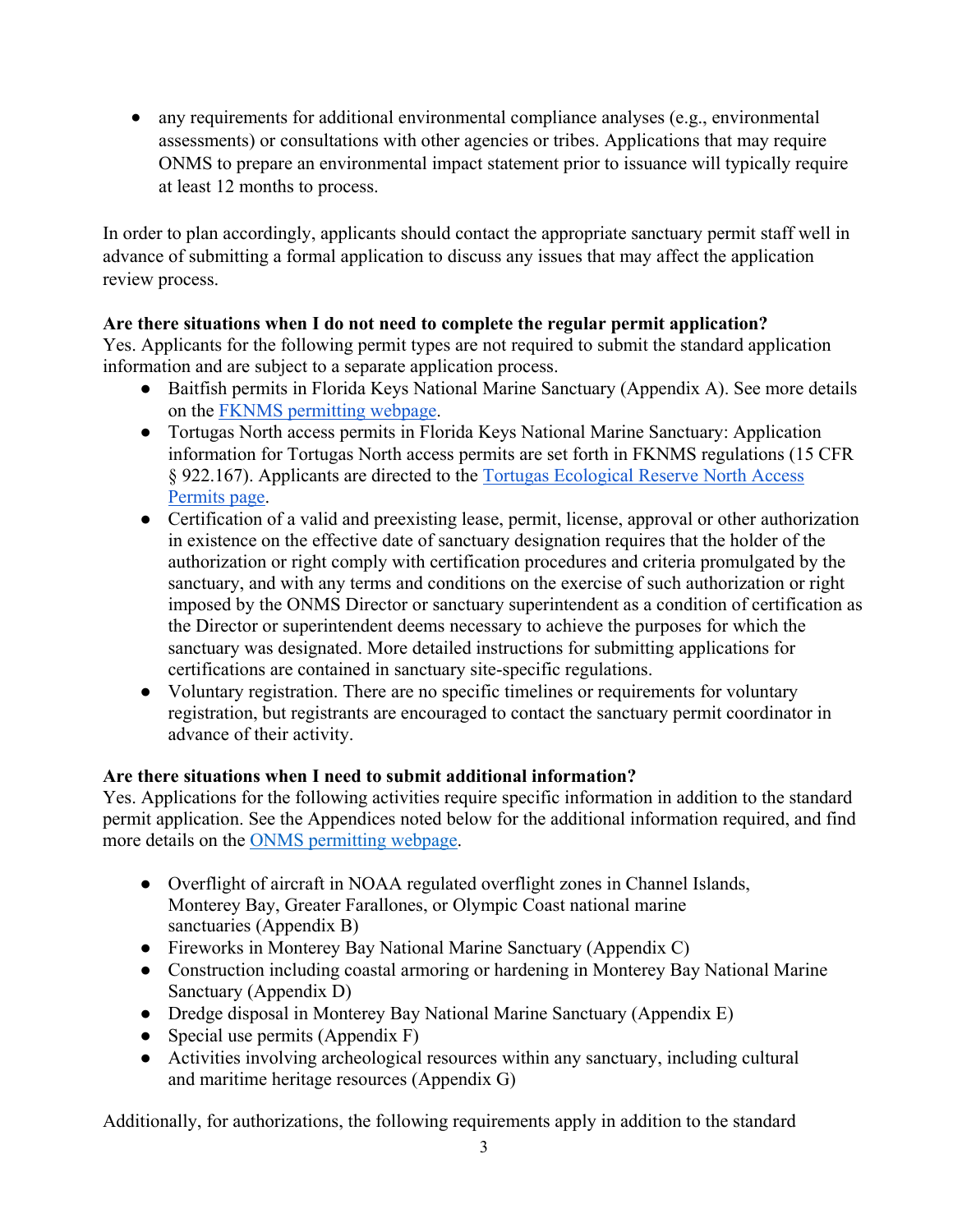permit application and review process. An applicant must notify the ONMS Director and sanctuary superintendent in writing of the request for an ONMS authorization of an agency approval. This notification must occur within fifteen days after the date the applicant files the application for agency approval, and a copy of the application for the agency approval must accompany the notification. The Director or superintendent may request additional information from the applicant, and the information requested must be received by the Director within 45 days of the postmark date of the Director's request. The Director may seek the views of any person on the application. The Director shall respond in writing to the applicant to inform the applicant of the Director's decision regarding the authorization request. The Director may deny the request or may issue an authorization containing any terms and conditions deemed reasonably necessary to protect sanctuary resources and qualities.

For all permit applications, upon receiving a permit request, the ONMS Director may request such additional information as may be necessary to evaluate the request.

#### **How are permit applications evaluated?**

The evaluation process set forth here applies to those general permit applications that are required to submit the standard application information, with or without additional information. First, the ONMS Director<sup>[1](#page-3-0)</sup> reviews applications for completeness and adherence to these instructions. Within approximately thirty (30) days after submission, the Director may contact an applicant for clarification, additional information, or if their applications are otherwise not in compliance with these instructions. The Director may consider an application incomplete, and therefore may refuse to further consider the application, if the applicant has failed to submit any of the information required, failed to submit any additional information requested, failed to pay any outstanding sanctuary penalties, or failed to fully comply with a sanctuary permit. If the ONMS Director requests additional information and does not receive a response from the applicant within thirty (30) calendar days, the application will be deemed withdrawn and no further action will be taken on the application by ONMS. An applicant would have to resubmit a withdrawn application as a new request.

Next, the ONMS Director reviews a completed application and evaluates it relative to ONMS regulatory permit review criteria in 15 CFR Part 922 and other applicable laws, regulations, and policies. The ONMS Director may have an application peer-reviewed by outside experts after redacting any sensitive privacy information. The ONMS Director will initiate any actions required to comply with the National Environmental Policy Act (NEPA) and other laws, regulations, and policies. The ONMS Director will not issue permits until it fulfills these requirements. If the ONMS Director cannot complete the NEPA process or finalize required consultations prior to the applicant's requested start date, the ONMS Director will notify the applicant as soon as possible.

Lastly, based on the application evaluation the ONMS Director will approve or deny the permit. The ONMS Director, at his or her discretion, may subject a permit to such terms and conditions as he or she deems appropriate. If approved, the ONMS Director or the sanctuary superintendent (as delegated) will issue the permit and the permittee will receive a copy of the permit via email. If denied, the ONMS Director or sanctuary superintendent will notify the applicant of the reason(s) for denial and inform them of the process to appeal the permit decision.

<span id="page-3-0"></span> $1$  The ONMS Director has delegated to sanctuary superintendents the authority to grant, deny, condition, suspend, revoke, and amend sanctuary permits, including the authority to approve, add terms and conditions to, or object to authorizations.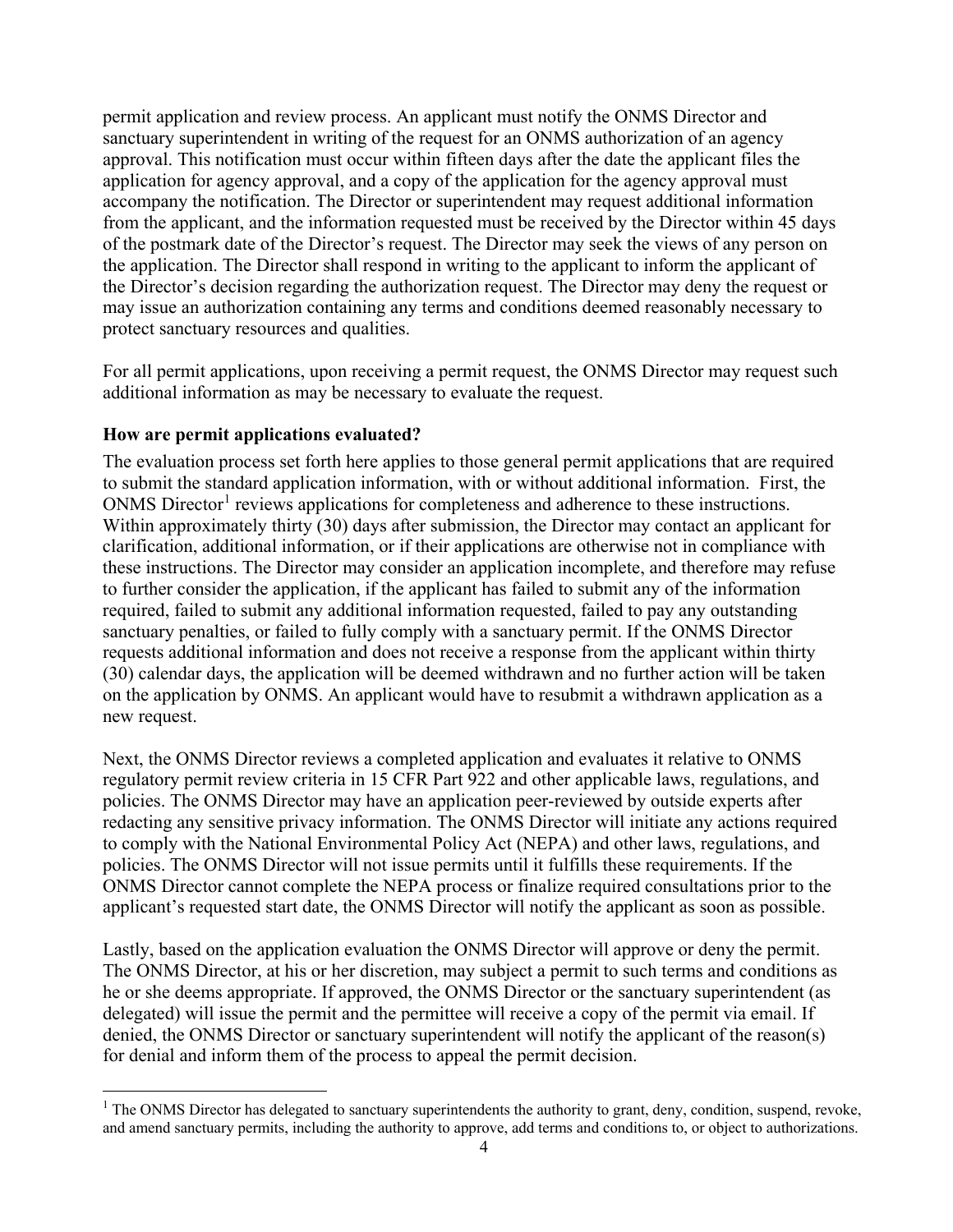The ONMS Director or site superintendent reviews certification applications consistent with 15 CFR § 922.47 and any site-specific certification procedures. The ONMS Director or site superintendent reviews applications for authorizations of other agency's leases, licenses, permits, approvals, or other authorizations to conduct a prohibited activity consistent with 15 CFR § 922.49. The Director or superintendent may impose any terms and conditions on authorizations and certifications necessary to achieve the purposes for which the sanctuary was designated.

#### **Once I receive a permit, what do I do?**

You must sign/authenticate the permit by either using a digital signature (e.g., Adobe Acrobat) or by printing, signing, and scanning the signature page. You must then return the signed permit to ONMS prior to conducting permitted activities or within 30 days of receiving the issued permit, whichever is first. A copy of the approved permit must be on-site at all times while conducting permitted activities in the sanctuaries.

# **What conditions will be placed on my permit?**

ONMS regulations allow permits to include terms and conditions. You can find a list of standard/typical permit general conditions on the [ONMS permitting webpage](https://sanctuaries.noaa.gov/management/permits/)[.](http://www.sanctuaries.noaa.gov/management/permits/welcome.html) Permit conditions may also be modified or include special conditions unique to each activity that may describe activity limitations, any required monitoring, reporting requirements, etc.

# **Will I be required to submit a report?**

Yes, most permits require the permittee to submit reports documenting activities conducted under the permit. Depending on the activity, such reports may include (but are not limited to) interim and final reports, cruise or flight logs, catch logs, sample/collection logs, video or images, raw data, and published journal articles. For most permits, these reports will generally be relatively brief, although complex activities may call for more extensive documentation. Information required to be included in these reports will vary according to the activity being permitted, but will generally include a brief summary of actions undertaken, field work dates and locations, any results or findings, appropriate charts or photos, samples and collections taken, if any historical resources were found or disturbed, and any deviations from the planned activity.

#### **Can I request an extension or other changes to a permit?**

Yes, once the ONMS Director issues a permit, changes can be made in the form of an amendment. A permittee may request to amend the permit at any time while that permit is valid. A permittee desiring to extend the expiration date or apply for minor changes of the permitted activities should request an amendment at least thirty (30) calendar days before the permit expires. Reference to the original application may be given in lieu of a new application, provided the scope of work does not change significantly and any required reports pertinent to the original permit have been submitted to and approved by ONMS. Requests for major amendments (e.g., requests to modify the scope of work that could lead to new or different impacts to sanctuary resources) must conform to these permit instructions.

Requests for amendments not received at least thirty (30) calendar days before the permit expires are not guaranteed to be processed before the requested effective date. ONMS cannot amend expired permits.

Upon receiving a permit amendment request, the ONMS Director may request such additional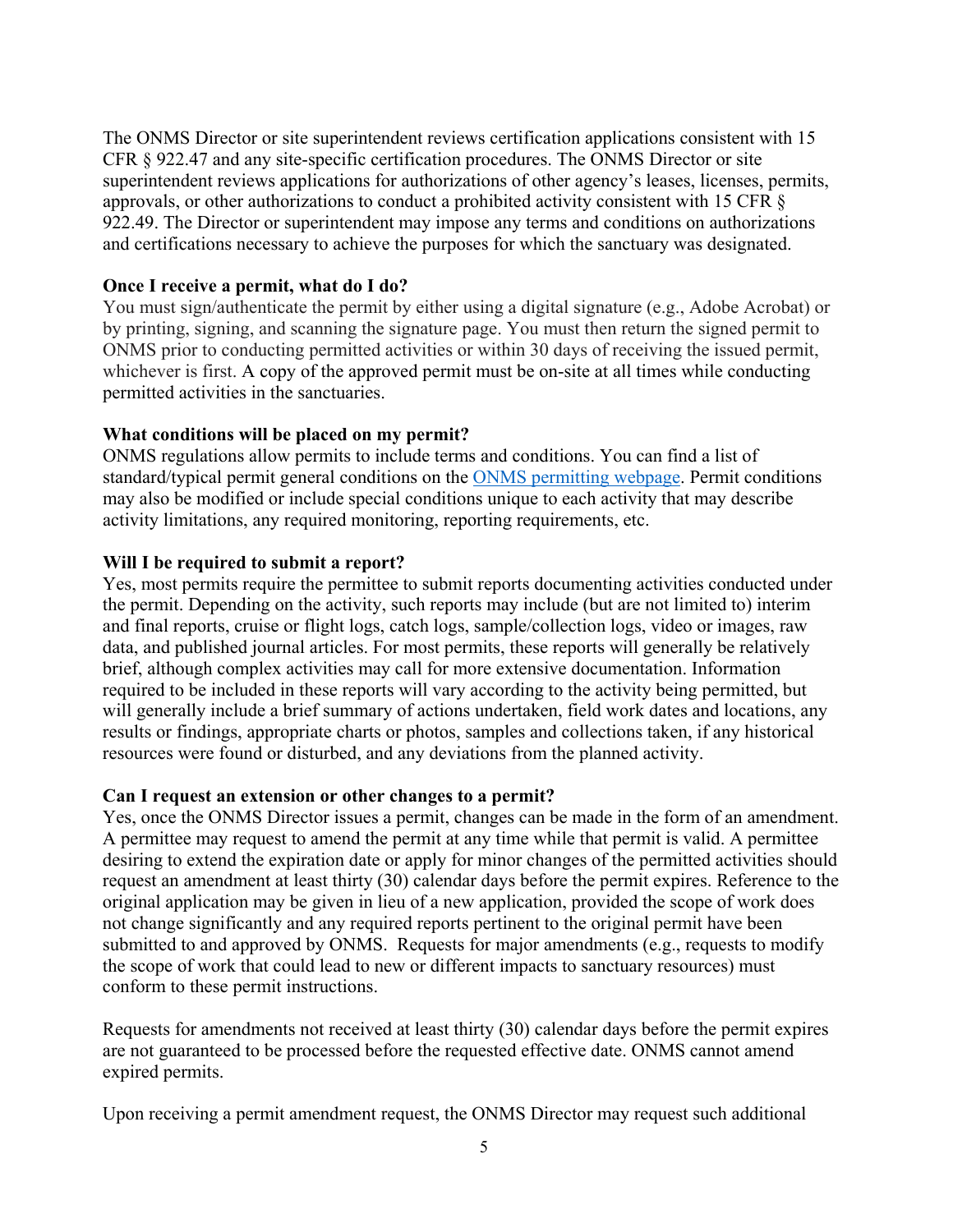information as may be necessary to evaluate the request. The ONMS Director will approve or deny the permit amendment request. The ONMS Director, at his or her discretion, may subject an amended permit to such terms and conditions as he or she deems appropriate.

#### **What additional information should I know about the permit application process?**

ONMS meets the purposes and policies of the NMSA and goals of the sanctuary through the review and evaluation of permit applications. Submittal of the information outlined in these instructions is required pursuant to ONMS regulations in order for a permit to be issued (15 CFR Part 922). ONMS uses this information to evaluate the potential benefits of the activity, determine whether the proposed methods will achieve the results, evaluate any environmental impacts, and determine if issuance of a permit is appropriate.

# *Sensitive Information*

Applicants should identify any proprietary business information in the application. Such information is typically exempt from disclosure to anyone requesting information pursuant to the Freedom of Information Act (FOIA). If disclosure is requested under FOIA, NOAA will withhold proprietary information and protect the privacy of permit applicants to the extent possible and consistent with all applicable FOIA exemptions in 5 U.S.C. § 552(b). Typically, exempt information includes trade secrets, and commercial and financial information (5 U.S.C. § 552(b)(4)). Typically, exempt information also includes personnel and medical files and similar files the disclosure of which would constitute a clearly unwarranted invasion of personal privacy under 5 U.S.C. § 552(b)(6).

# *Appeal Process*

The ONMS regulations establish a process for appealing the granting, denial, conditioning, amendment, suspension or revocation by the ONMS Director or sanctuary superintendent of a permit. An appeal must be made in writing to the Assistant Administrator for Ocean Services and Coastal Zone Management, must state the action(s) being appealed, state the reason(s) for the appeal, and be received within 30 days of the appellant's receipt of notice of the action by the Director or superintendent. For additional information, refer to the ONMS regulations. 15 CFR § 922.50.

# *Reporting Burden*

Public reporting burden for this collection of information, including the time for reviewing instructions, searching existing data sources, gathering and maintaining the data needed, and completing and reviewing the collection of information is estimated to average one and a half (1.5) hours per response (e.g., initial application, cruise log, final report) for general permits and authorizations, except for the following situations:

- Fifteen (15) minutes per response for Tortugas North access permits;
- Fifteen (15) minutes per response for a voluntary registration;
- Thirty (30) minutes per response for amendments to permits;
- Thirty (30) minutes per response for a certification request;
- Forty (40) minutes per response for baitfish permits;
- Eight (8) hours per response for special use permits;
- Thirteen (13) hours per response for sanctuary archaeological resources permits; and
- Twenty-four (24) hours per response for appeals of permit decisions.

Send comments regarding this burden estimate or any other aspect of this collection of information,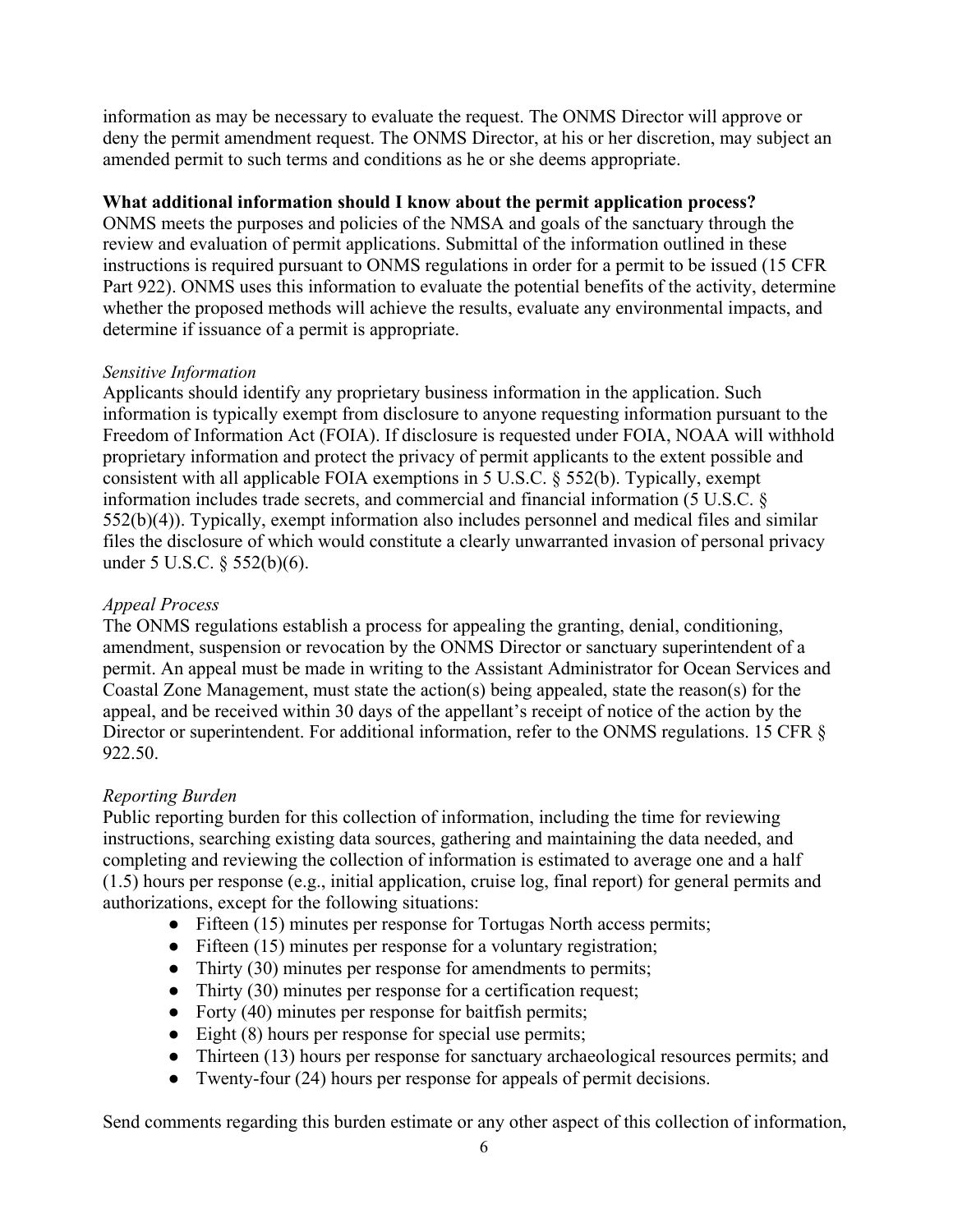including suggestions for reducing this burden, to the National Permit Coordinator, NOAA Office of National Marine Sanctuaries, 1305 East-West Highway, N/NMS, Silver Spring, Maryland 20910.

Notwithstanding any other provision of the law, no person is required to respond to, nor shall any person be subject to a penalty for failure to comply with, a collection of information subject to the requirements of the Paperwork Reduction Act, unless that collection of information displays a currently valid OMB Control Number.

#### *Privacy Act Statement*

Authority: The collection of this information is authorized under 5 U.S.C. § 301 (*Departmental regulations*), 5 U.S.C. § 552a (*Records maintained on individuals*), 15 U.S.C. § 1512 (*Powers and duties of Department*), 44 U.S.C. § 2904 (*General responsibilities for records management*), and 16 U.S.C. § 1431 *et seq*. (*National Marine Sanctuaries Act (NMSA)*).

Purpose: The collection of names, addresses, contact information, professional information, completed permit application form, and supporting information is required in order for NOAA to review and render decisions on requests to conduct certain activities in national marine sanctuaries, as required under the NMSA and its implementing regulations at 15 CFR Part 922.

Routine Uses: NOAA will use this information for the purpose set forth above and the information may be used consistent with all of the published routine uses as identified in the Privacy Act System of Records Notice COMMERCE/NOAA-12, Marine Mammals, Endangered and Threatened Species, Permits and Authorizations Applicants. Disclosure of this information is permitted under the Privacy Act of 1974 (5 U.S.C. § 552a) to be shared among Department staff for work-related purposes.

Disclosure: Furnishing this information is voluntary; however, if the information is not provided or if the individual does not consent to the routine uses of the information described in this Statement, NOAA could not review and render a decision on the permit request.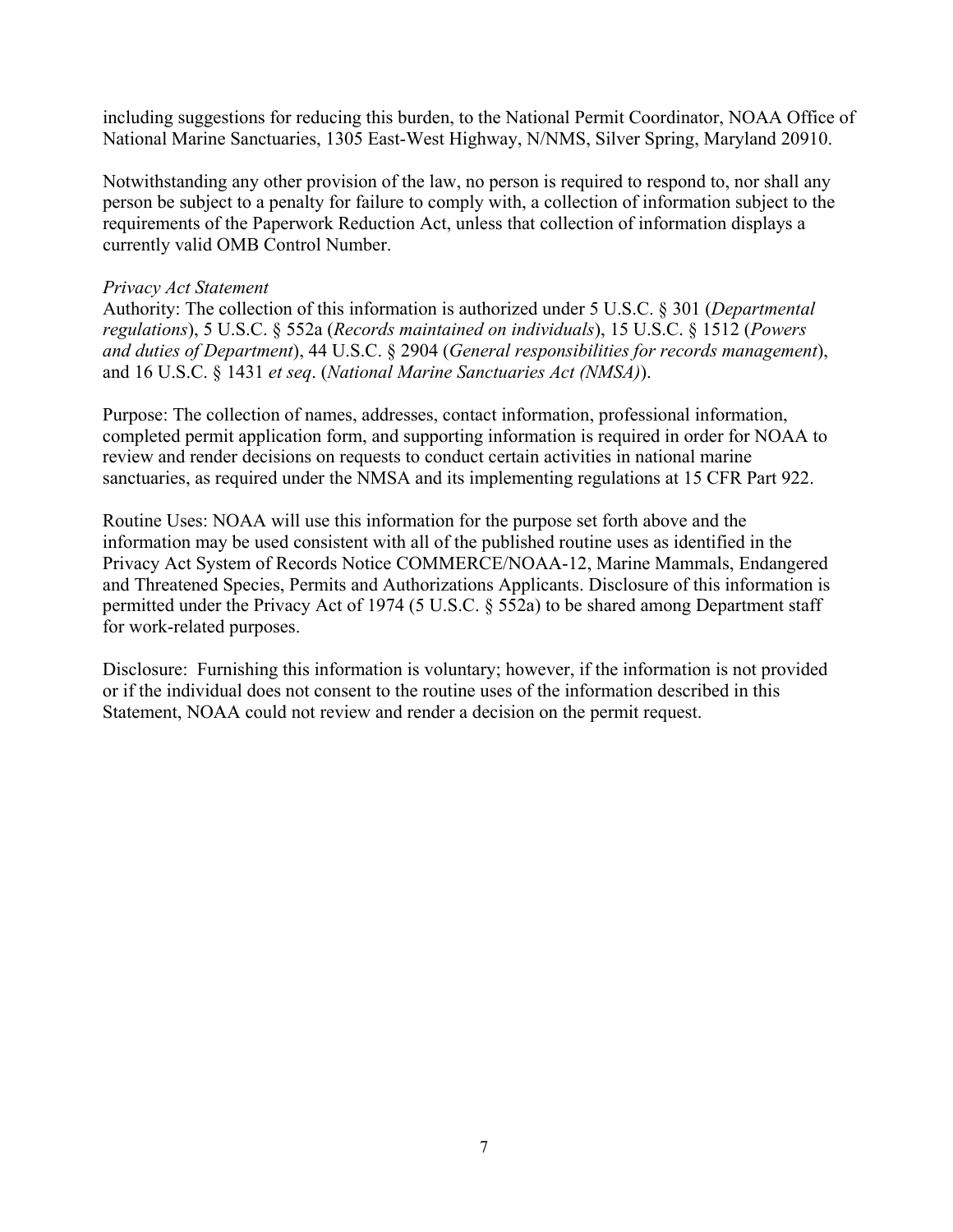# **II. COMPLETING THE PERMIT APPLICATION**

Adhere to character limits throughout the permit application. Applicants are encouraged to direct any questions regarding the application to the permit coordinator in the sanctuary office to which they are applying.

#### **Section A – General**

Check the boxes for the sanctuaries in which you are applying to work and note the appropriate type of application (new or amendment). For an amendment to an existing permit, include your current permit number. Additionally, provide any previously issued ONMS permit number(s) relevant to this project.

# **Section B – Applicant Information**

Provide name, title, institutional affiliation and represented department (if applicable), organization address, telephone number, and email of the primary permit applicant. Add the same information for a co-applicant, if applicable.

Applicants who are issued a permit (permittees) and personnel alike must strictly comply with the scope, purpose, terms, and conditions of the sanctuary-issued permit. It is the responsibility of the permittee(s) to ensure their personnel do not violate any permit or any permit terms and conditions. Further, the permit/authorization holder shall indemnify and hold harmless the Office of National Marine Sanctuaries, NOAA, the Department of Commerce and the United States for and against any claims arising from the conduct of any authorized activities.

# **Section C – Project Information**

# *Project title and summary (maximum 300 characters)*

Provide a concise project title. Describe the main focus of the project. Describe the primary activities and proposed location. Identify what makes the project unique. Spell out all acronyms and add the acronym in parentheses. ONMS may revise the title for the purpose of processing the permit to ensure key information is included for our administrative record.

# *Project dates*

Enter the requested permit start (effective) and stop (expiration) dates. The proposed project dates should be inclusive of the period in which field operations involving prohibited activities would be conducted in a sanctuary.

#### *Project abstract (maximum 3,000 characters*)

The abstract should summarize the project's purpose and objectives, activities, methods, and significance. The abstract should be written in plain language suitable for the general public.

# *Methods and protocols (maximum 10,000 characters)*

The methods and protocol description should include details on what will occur, how, when, where, and for how long.

- For field experiments, include the hypothesis being tested
- For monitoring activities, state the purpose.
- If equipment is required, fully describe and attach supporting diagrams, as applicable. Describe the duration of equipment deployment; describe all phases of activity,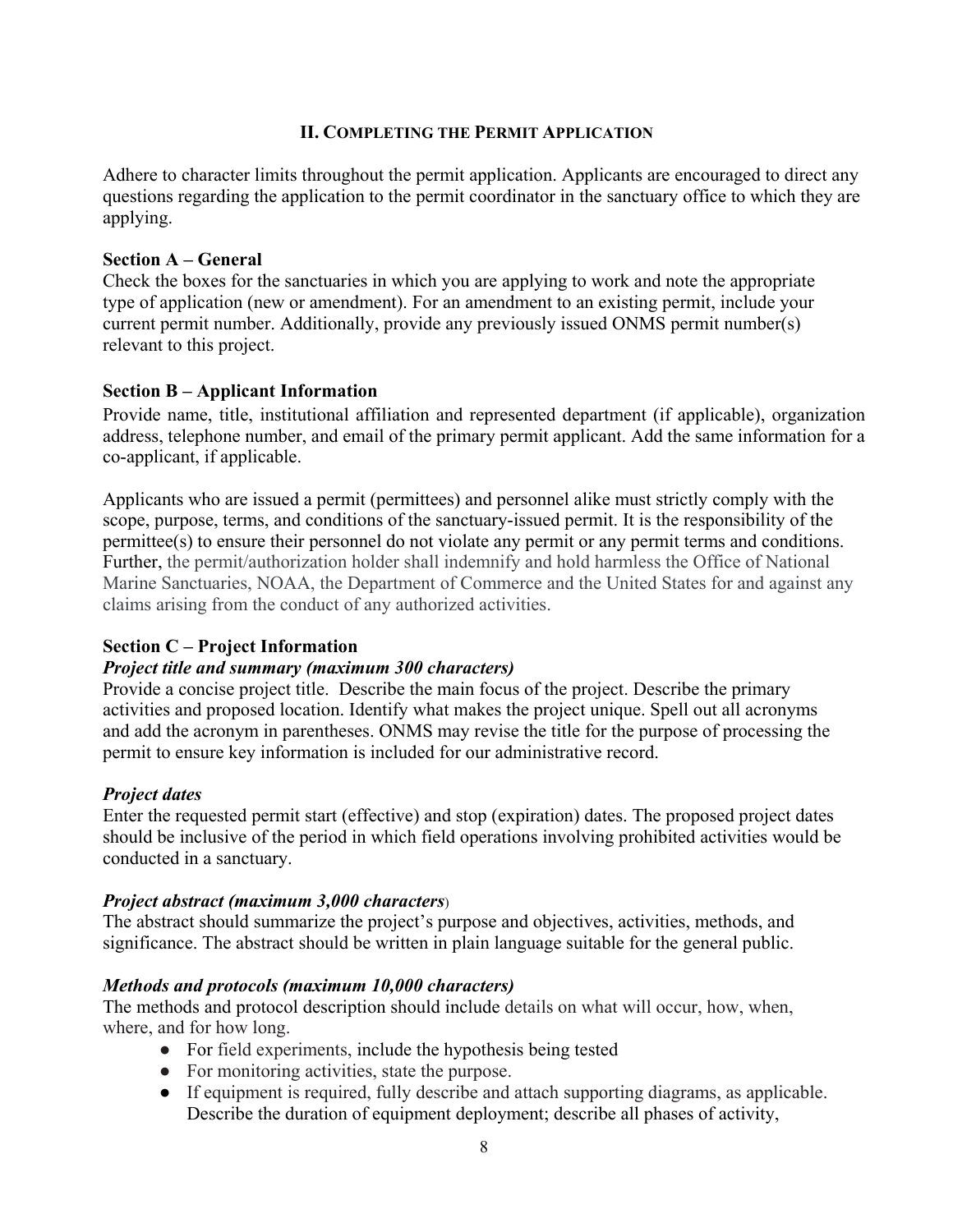including equipment removal; and describe activity frequency (e.g., daily, monthly), as appropriate.

- For proposed collections, provide sampling season, frequency, and justification for sample numbers.
- For all projects (including lab component) provide experimental design and statistical analysis methods and a timetable for completion of the activity.

# *Activity location*

Describe in detail the location(s) within the sanctuary where the proposed activity would take place. Provide map(s) showing GPS coordinates (in decimal degrees) for individual points, point with radius, or polygon(s) with bounding coordinates. In the field provided, list any special management zones such as marine reserves, no-take areas, research areas, sanctuary preservation areas, or state reserves (e.g., "Alligator Reef SPA;" "2 miles west of Point Lobos;" "Within a 100 yard radius of point X;" or "At the following latitude/longitude positions"). Provide an electronic file with GPS coordinates with the application. If there is uncertainty or if in doubt about whether or not to provide this data, check with the appropriate sanctuary office.

# **Section D: Collections Data**

Complete this section when requesting collections as part of this activity. Collections include biological, geological and hydrological samples. Provide scientific nomenclature where possible. Complete/attach additional pages if necessary. Leave Section D blank if the proposed project does not include collections.

# *Type of Collection*

Include whether the requested collection is biological, geological, or hydrological. Include species name, sediment type, or water sample, as appropriate.

# *Quantity*

Identify the number of requested samples per year or per permit period (if less than one year).

#### *Sample Limits*

Identify proposed maximum or minimum size of each sample, number of samples per individual organism (e.g., number of coral tissue samples or number of fin clips per fish), or other relevant parameters.

#### *Location*

Identify proposed location GPS coordinates (decimal degrees), site name, and note if in special management zone.

#### **Section E – Environmental Effects**

Summarize the direct and indirect effects of the proposed activity.

#### *Direct effects (maximum 1,000 characters*)

Direct effects are those effects caused by the permitted action that occur at the same time and place as a result of this activity. For example, the direct effects of channel dredging include removal of the bottom materials and any associated flora/fauna, and sedimentation of adjacent communities. Describe any direct effects on sanctuary resources or qualities. If equipment use is proposed, describe the anticipated level and scope of disturbance to species, habitats, or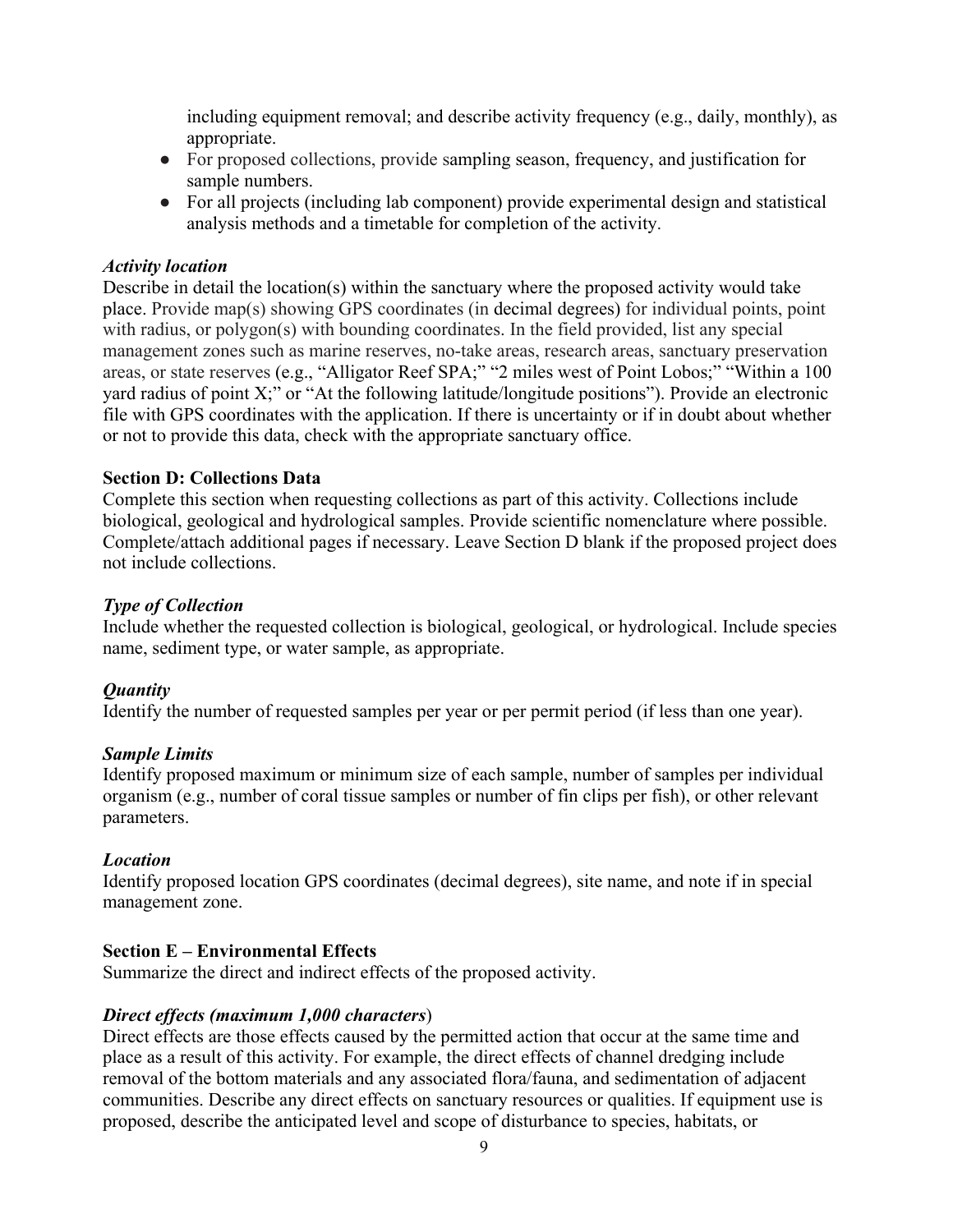maritime heritage resources. If biological sample collection is proposed, explain the resulting effects to individuals or populations. If geological sample collection is proposed, explain how much of the seafloor will be disturbed and for how long.

# *Indirect effects (maximum 1,000 characters*)

Indirect effects are those effects caused by the action that are later in time or farther removed in distance, or incidental to other species or habitats as result of the activity, but still reasonably foreseeable. For example, the indirect effects of channel dredging may include increased vessel use and decreased fish populations due to habitat loss. Describe any indirect effects on sanctuary resources or qualities. If equipment use is proposed, describe its potential to cause unintended impacts to species or habitats. Describe how field experiments could alter the behavior of non-target species.

# **Section F – Rationale** *(maximum 1,000 characters per question***)**

ONMS regulations require certain information to be included in permit applications and require ONMS to evaluate permit review criteria before issuing a permit. The information provided in this section facilitates review of the application in light of the required information and the permit review criteria.

*1. Describe how the proposed activity would be conducted in a manner compatible with the primary objective of protection of sanctuary resources and qualities.*

Describe how the proposed activity would be conducted in a manner compatible with the primary objective of protection of national marine sanctuary resources and qualities, taking into account the following factors: the extent to which the conduct of the activity may diminish or enhance national marine sanctuary resources and qualities; and any indirect effects of the activity.

*2. Describe why this activity needs to be conducted within the sanctuary instead of outside the sanctuary to achieve its stated purpose.*

Applications must demonstrate that the proposed activities must occur within the sanctuary to achieve the project goals and objectives. It is often possible for any given activity to occur outside a sanctuary, and if it is, ONMS may not issue a permit for that activity within a sanctuary. Describe why the project cannot be successful if conducted outside the sanctuary.

*3. If this activity is proposed to occur in any special management zone (e.g., marine reserves, no-take areas, research areas, sanctuary preservation areas, NOAA regulated overflight zones, state preserves), explain why this is necessary and how it would further the understanding or purposes of the zone.*

Some sanctuaries include areas of special designation that protect habitats, restore ecological integrity, or manage activities. For any activity or portion of activity proposed to take place in a special management zone, describe why it is necessary to conduct this activity in a particular zone, how it would further the understanding and/or management of the zone or sanctuary, or how it would further the purposes for which the zone was created.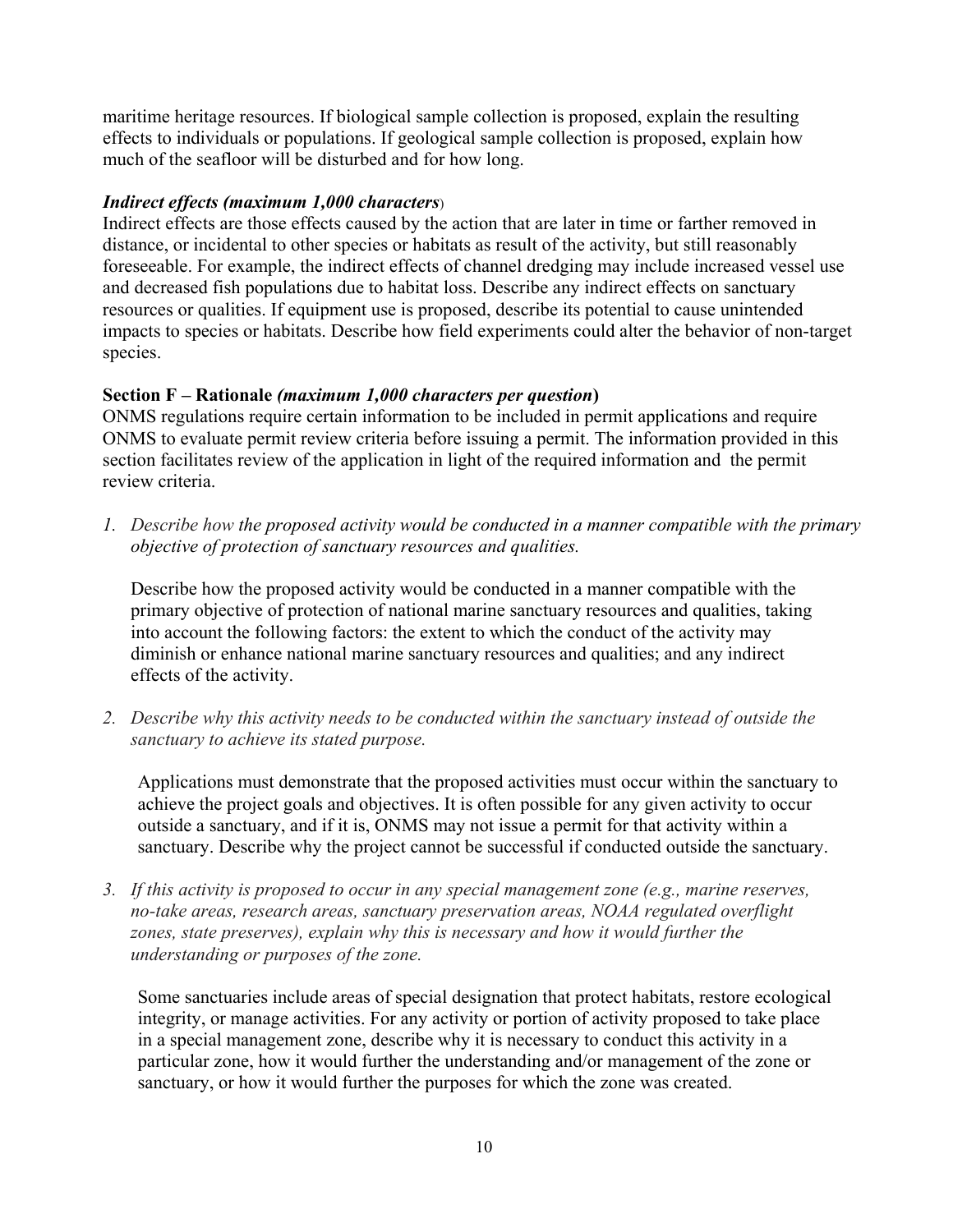*4. Describe how the proposed methods and procedures are appropriate to achieve the proposed activity's stated purpose and avoid, minimize, or mitigate adverse effects on sanctuary resources and qualities as much as possible.*

Describe how the proposed methods are appropriate to achieve the goal of the proposed activity. Describe how the project incorporates best practices to avoid, minimize, or mitigate potential adverse effects. Describe why other methods that may have less impact on sanctuary resources and qualities were not selected, if appropriate. If collections of the proposed type already exist in a repository, explain why additional collecting is necessary.

*5. Describe how the proposed permit duration, seasonality and frequency of the activity requested are appropriate for this activity and are no greater than necessary to achieve the activity's stated purpose.*

Describe what factors were considered in determining the proposed dates and duration of the activity, including why the sampling season and/or frequency were selected.

*6. Describe how the expected end value of the proposed activity furthers sanctuary goals and purposes and outweighs any potential adverse effects on sanctuary resources and qualities.*

Describe how the end value of the proposed activity furthers sanctuary goals and purposes and outweighs any potential adverse effects on sanctuary resources and qualities from the conduct of the activity.

*7. Provide a statement describing the applicant's professional qualifications and the professional qualifications of any personnel to conduct and complete the proposed activity.* 

Provide sufficient background on the applicant(s) qualifications to conduct the activity so that ONMS is assured the project would be well-managed by trained personnel and could be completed with minimum impact on sanctuary resources. Resumes are not required unless requested, but you may include them with the application. A letter of support from a professor or sponsor may be required if the applicant is a student at an institution.

*8. Provide information to demonstrate that the applicant has adequate financial resources available to conduct and complete the proposed activity and meet the terms and conditions of the permit.* 

Provide sufficient information on the financial support and funding source for the project. For funding, provide contract number, performance period, and name of sponsoring agency, as applicable. Project budgets may be included with the application, if desired, but are not required unless requested.

*9. Provide information relevant to any other sanctuary-specific permit review criteria, as applicable. Enter N/A if not applicable.*

Provide information that pertains to other sanctuary-specific permit review criteria. Examples include, but may not be limited to, certain circumstances in Florida Keys National Marine Sanctuary [\(15 CFR 922 Subpart P\)](https://www.ecfr.gov/cgi-bin/retrieveECFR?gp=1&SID=ccbf5be45762ed917561e3f6b1691235&ty=HTML&h=L&mc=true&r=PART&n=pt15.3.922#sp15.3.922.p) and activities that may adversely affect any Washington Coast treaty tribe in Olympic Coast National Marine Sanctuary [\(15 CFR 922 Subpart O\)](https://www.ecfr.gov/cgi-bin/retrieveECFR?gp=1&SID=ccbf5be45762ed917561e3f6b1691235&ty=HTML&h=L&mc=true&r=PART&n=pt15.3.922#sp15.3.922.o).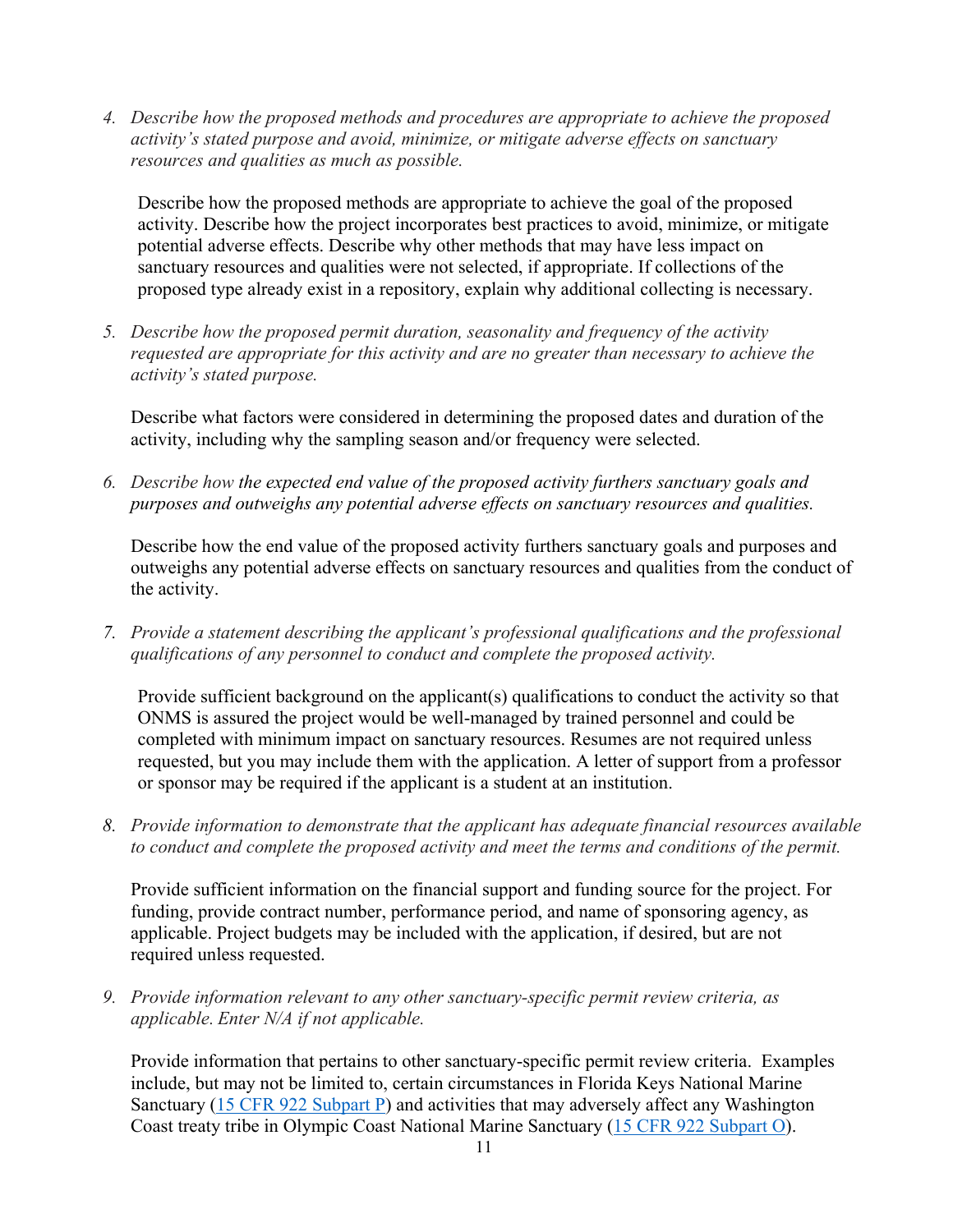#### **Section G – Other Information**

In some cases, other tribal, federal, state, or local agency reviews, permits, consultations, or approvals may be required before a sanctuary permit can be issued. ONMS may also want to coordinate the issuance of its permit or environmental compliance with any other agencies that also must approve the activity.

Check the appropriate box for any other permits or consultations required and list the permit number and effective dates (if applicable). Include copies of any permits already obtained with the application. If those permit requests or consultations have not yet been initiated, or are pending, report the status of those when applying.

Identify any environmental analysis (e.g., categorical exclusion memorandum, environmental assessment, or environmental impact statement) completed or in progress for this activity by any other Federal, state, or other agency or entity. ONMS staff may ask for copies of these analyses and the decision documents (e.g., Finding of No Significant Impact or Record of Decision) to assist in their review of the application.

# **Section H – Certification**

Sign and date if submitting in hardcopy by mail or fax, or as a scanned file submitted by email. Applications may also be authenticated by digital signature (e.g., via Adobe Acrobat) and submitted by email.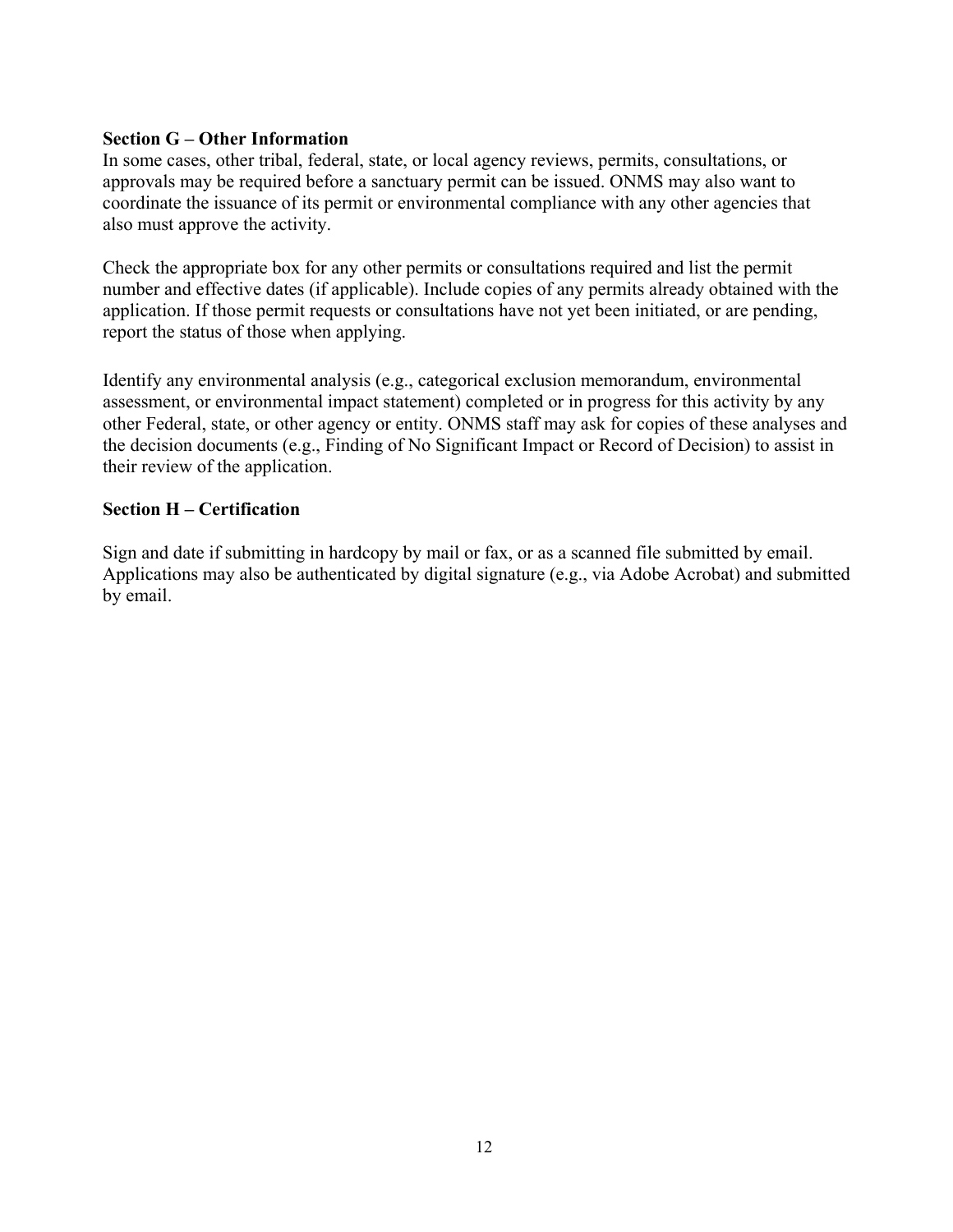# **APPENDIX A FLORIDA KEYS NATIONAL MARINE SANCTUARY BAITFISH PERMITS**

Florida Keys National Marine Sanctuary (FKNMS) baitfish permits allow the permit holder to catch baitfish in certain Sanctuary Preservation Areas (SPAs) using a cast net or modified lampara net.

FKNMS baitfish permits last for one calendar year. Baitfish permits are issued to an individual and may be used on more than one vessel, but may not be used by more than one person.

Applicants for FKNMS baitfish permits are not required to submit the standard application information described in section II of the standard ONMS permit application instructions. Instead, the request should include:

- A. Applicant name, mailing address, and telephone number; and
- B. Boat name(s) and documentation numbers, when known.

This information may be submitted by telephone by calling the individual listed below, or in writing via email or regular mail.

All baitfish permit holders are required to maintain a catch log (example attached) and submit this log upon expiration of their permit. An electronic version of this log is available at <http://www.floridakeys.noaa.gov/permits/baitfish.html> or can be obtained from the sanctuary point-of-contact. The log should be filled out and mailed to the contact person within thirty (30) days before the permit expires. Please use the following codes for the SPA name on the log:

| <b>SPA Name</b>           | Code       | <b>SPA Name</b>          | Code       |
|---------------------------|------------|--------------------------|------------|
| Carysfort/South Carysfort | <b>CAR</b> | <b>Cheeca Rocks</b>      | <b>CHE</b> |
| The Elbow                 | <b>ELB</b> | <b>Alligator Reef</b>    | <b>ALL</b> |
| Dry Rocks                 | KYL.       | <b>Coffins Patch</b>     | <b>COF</b> |
| <b>Grecian Rocks</b>      | <b>GDR</b> | Sombrero Key             | <b>SOM</b> |
| <b>French Reef</b>        | <b>FRE</b> | Newfound Harbor Key      | <b>NHK</b> |
| <b>Molasses Reef</b>      | <b>MOL</b> | Looe Key                 | <b>LKS</b> |
| <b>Conch Reef</b>         | <b>CON</b> | <b>Eastern Dry Rocks</b> | <b>EDR</b> |
| Hen and Chickens          | <b>HNC</b> | <b>Rock Key</b>          | <b>RKK</b> |
| Davis Reef                | <b>DAV</b> | Sand Key                 | <b>SAN</b> |

Point-of-contact for FKNMS baitfish permits is: Submit a copy of this log between Dec. 1-31 to: Permit Coordinator **Permit Coordinator** Florida Keys National Marine Sanctuary Florida Keys National Marine Sanctuary<br>P.O. Box 1083 P.O. Box 1083 Key Largo, FL 33037 305-809-4714 Fax: 305-853-0877 Email: [Joanne.Delaney@noaa.gov](mailto:Joanne.Delaney@noaa.gov)

P.O. Box 1083<br>Key Largo, FL 33037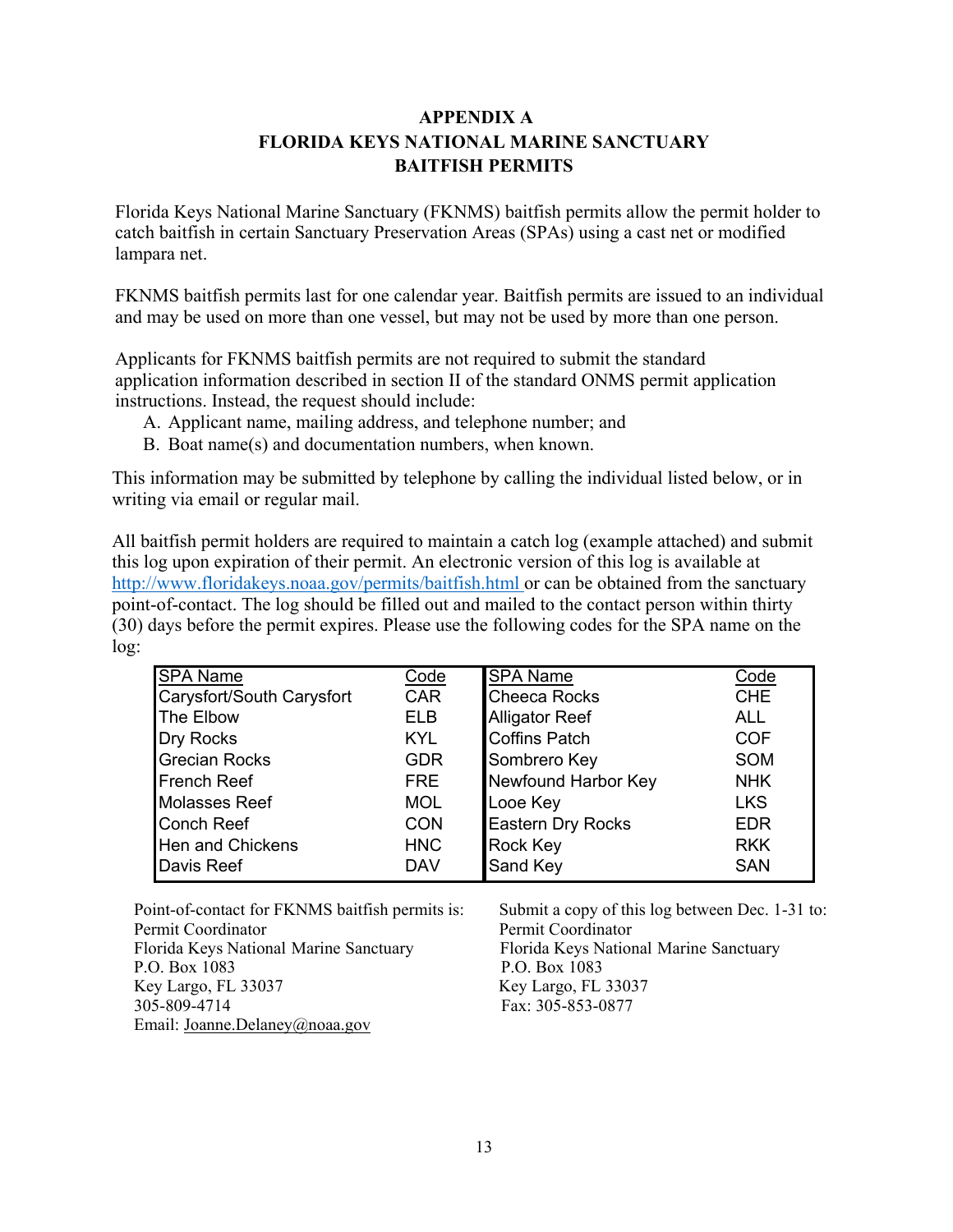#### **NAME: PERMIT #: FKNMS Baitfish Log ADDRESS: PHONE: BOAT NAME/DOC# (IF KNOWN):**

| USE THIS LOG FORM TO RECORD ALL BAITFISH CAUGHT BY CAST NET OR LAMPARA NET, |                |                               |            |             |                  |                      |                    |  |  |  |
|-----------------------------------------------------------------------------|----------------|-------------------------------|------------|-------------|------------------|----------------------|--------------------|--|--|--|
| WHETHER INSIDE OR OUTSIDE OF THE SPAS.                                      |                |                               |            |             |                  |                      |                    |  |  |  |
| <b>DATE</b>                                                                 | <b>FISHING</b> | IS LOCATION SPA NAME NET TYPE |            |             | <b>AMOUNT of</b> | <b>BYCATCH</b>       | <b>ON-WATER</b>    |  |  |  |
| (mm/dd/yy)                                                                  | <b>LOCATIO</b> | <b>INSIDE OR</b>              | (use code) | (castnet or | <b>BAITFISH</b>  | (species & quantity) | <b>CONTACTS OR</b> |  |  |  |
|                                                                             | N              | <b>OUTSIDE</b>                |            | lampara)    | (number or       |                      | <b>OBSERVATION</b> |  |  |  |
|                                                                             | (GPS & name)   | SPA?                          |            |             | pounds)          |                      | S                  |  |  |  |
|                                                                             |                |                               |            |             |                  |                      | (if any)           |  |  |  |
|                                                                             |                |                               |            |             |                  |                      |                    |  |  |  |
|                                                                             |                |                               |            |             |                  |                      |                    |  |  |  |
|                                                                             |                |                               |            |             |                  |                      |                    |  |  |  |
|                                                                             |                |                               |            |             |                  |                      |                    |  |  |  |
|                                                                             |                |                               |            |             |                  |                      |                    |  |  |  |
|                                                                             |                |                               |            |             |                  |                      |                    |  |  |  |
|                                                                             |                |                               |            |             |                  |                      |                    |  |  |  |
|                                                                             |                |                               |            |             |                  |                      |                    |  |  |  |
|                                                                             |                |                               |            |             |                  |                      |                    |  |  |  |
|                                                                             |                |                               |            |             |                  |                      |                    |  |  |  |
|                                                                             |                |                               |            |             |                  |                      |                    |  |  |  |
|                                                                             |                |                               |            |             |                  |                      |                    |  |  |  |
|                                                                             |                |                               |            |             |                  |                      |                    |  |  |  |
|                                                                             |                |                               |            |             |                  |                      |                    |  |  |  |
|                                                                             |                |                               |            |             |                  |                      |                    |  |  |  |
|                                                                             |                |                               |            |             |                  |                      |                    |  |  |  |
|                                                                             |                |                               |            |             |                  |                      |                    |  |  |  |
|                                                                             |                |                               |            |             |                  |                      |                    |  |  |  |
|                                                                             |                |                               |            |             |                  |                      |                    |  |  |  |
|                                                                             |                |                               |            |             |                  |                      |                    |  |  |  |
|                                                                             |                |                               |            |             |                  |                      |                    |  |  |  |

# **□ CHECK HERE TO REQUEST RENEWAL PERMIT FOR FOLLOWING YEAR**

Cast/lampara net log - Revised 12/21 OMB Approval #0648-0141; expires 11/30/2024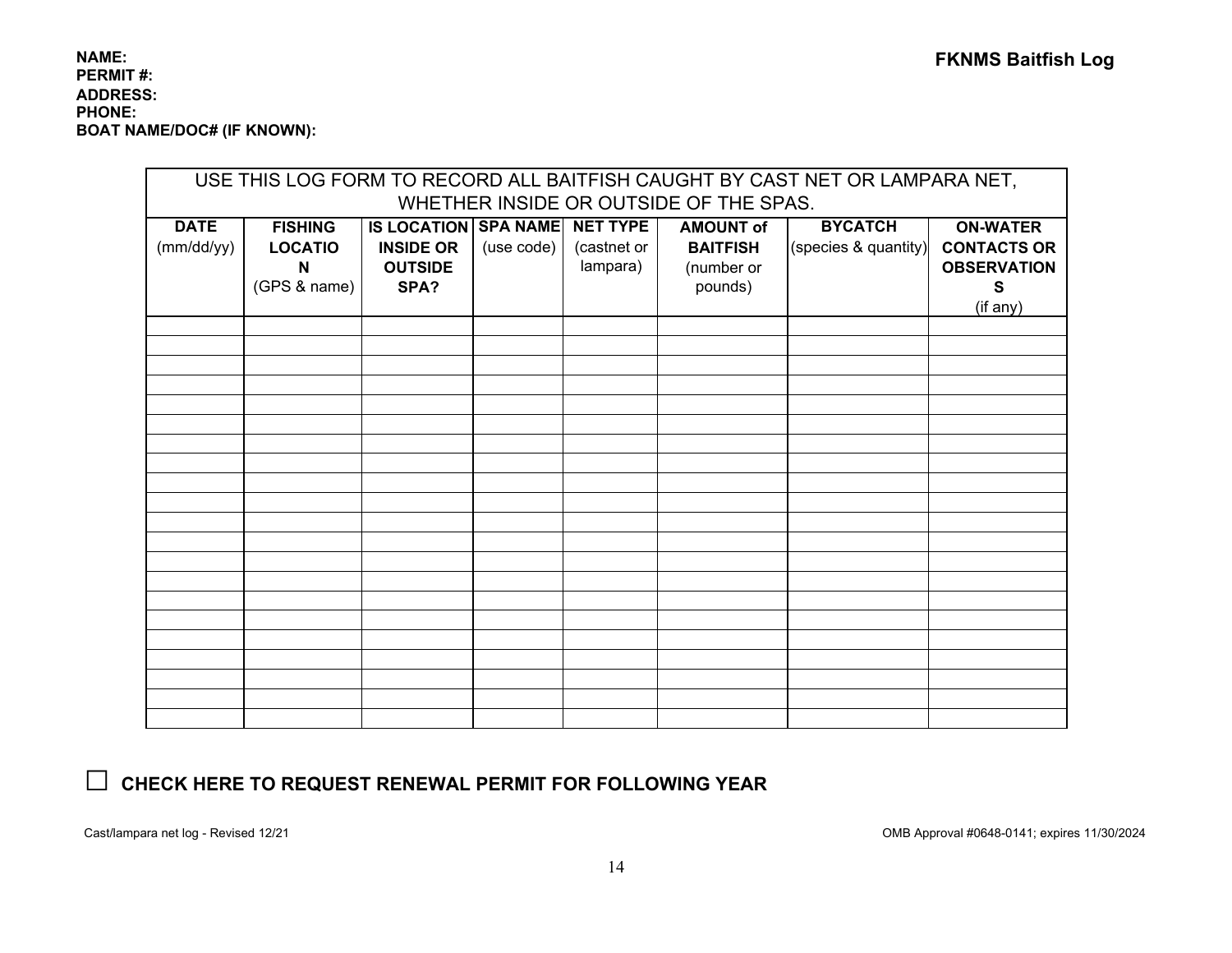# **APPENDIX B PERMITS FOR OVERFLIGHTS**

Disturbing marine mammals or seabirds by flying motorized aircraft below 1000 feet is prohibited by ONMS regulations, subject to certain exceptions identified in the regulations, in the following locations:

- Within one nautical mile of any of the islands within Channel Islands National Marine Sanctuary, 15 CFR § 922.72(a)(7);
- Within seven NOAA regulated overflight zones within Greater Farallones National Marine Sanctuary as defined in 15 CFR § 922.82(a)(11); and
- Within four NOAA regulated overflight zones of Monterey Bay National Marine Sanctuary as defined in sanctuary regulations at 15 CFR  $\S$  922.132(a)(6).

Overflights below 2000 feet altitude are prohibited within four prescribed zones of Olympic Coast National Marine Sanctuary as defined in sanctuary regulations at 15 CFR § 922.152(a)(7).

In addition to the standard instructions for ONMS permit applications given in this document, the following information must be included in an application requesting overflight of aircraft below the altitude limitations in the locations described above. Requests for overflight of aircraft below the altitude limitations for research, management, or education purposes are subject to general permit application procedures and criteria, and requests for overflight or aircraft for commercial purposes below the altitude limitations are subject to special use permit procedures and criteria. Permit applications for either must contain the following information.

**Project rationale** – In the rationale, describe why it is preferable that the low-altitude overflight occur within a NOAA regulated overflight zone.

**Methods** – The methods description should include:

- A. The intended start date, frequency, anticipated duration of the activity, and hours of flight operations;
- B. The number and type of aircraft to be used (make and model), including aircraft markings and tail numbers;
- C. The lowest planned flight altitude;
- D. The flight plan and schedule, including detailed flight patterns (repeat transects, circling, hovering, diving, etc.), refueling plan, and landing/takeoff locations;
- E. Any special equipment that will be mounted on, lowered, or towed from the aircraft, and any object planned for release from the aircraft;
- F. A communications plan that identifies call signs and frequencies for all aircraft and project participants;
- G. How the applicant will avoid disturbing marine mammals, birds and turtles;
- H. Describe concurrent activities (if any); and
- I. Retrieval strategies should the aircraft go in the water.

**Qualifications** – Applicant must identify the pilot's name and organization and provide a copy of a current Federal Aviation Administration (FAA) pilot's license and FAA medical certificate for each pilot operating aircraft as part of the proposed activity within the sanctuary.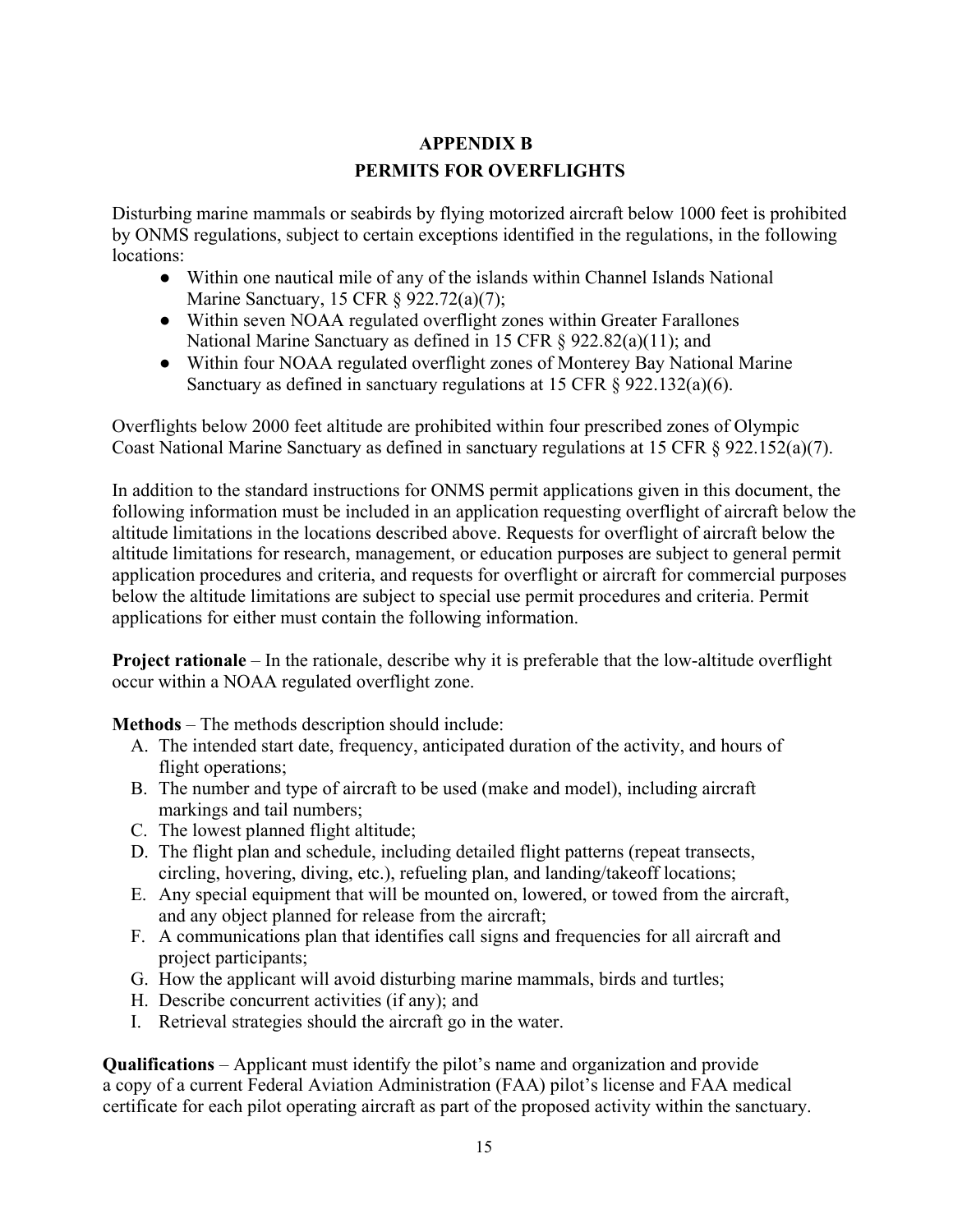# **APPENDIX C MONTEREY BAY NATIONAL MARINE SANCTUARY FIREWORKS AUTHORIZATIONS**

Monterey Bay National Marine Sanctuary (MBNMS) regulations prohibit the discharge or deposition of any material into the waters of the sanctuary (except for specific material exempted in the regulations). In addition, the regulations prohibit the discharge or deposition of any material outside the boundary of the sanctuary that subsequently enters the sanctuary and injures a sanctuary resource or quality (except for specific material exempted in the regulations). Both prohibitions can be found in MBNMS regulations (15 CFR Part 922, Subpart M). This appendix provides information on authorizations that may be issued for certain fireworks displays, including the potential valid underlying Federal, state, or local lease, permit, license, approval, or other authorization issued after the effective date of MBNMS designation.

Pyrotechnic devices detonated over or near the ocean produce "fallout" or residue that falls directly into the water or is carried to the water by winds. Deposition of such matter is a violation of sanctuary regulations governing discharges unless written authorization is issued by ONMS. ONMS is interested in documenting the type, concentration, and mass of chemicals and material entering the water as a result of exploding rockets or shells. For the above reasons, any individual or organization sponsoring a fireworks display that will result in the discharge or deposition of materials in MBNMS waters or the discharge or deposition of any material outside the boundary of the sanctuary that subsequently enters the sanctuary and injures a sanctuary resource or quality must apply for an authorization to conduct such activity.

All other instructions for ONMS permit applications, including procedures and timelines, apply to MBNMS fireworks authorization requests.

# **Definitions**

The following definitions apply to MBNMS fireworks authorizations guidance:

- Aerial shell a pyrotechnic device launched or fired into the air
- Contractor a state licensed pyrotechnic exhibitor
- Display fireworks display
- Fireworks display a demonstration of pyrotechnic devices requiring a state operator's license
- Impact area perimeter in which aerial shells explode or detonate and deposit debris
- Organization sponsor the party responsible for initiating and/or contracting the fireworks display
- Pyrotechnic device any device containing a combustible substance that is designed to ignite or explode, creating a visual and/or audible effect (includes aerial shells and ground devices)
- Shell aerial shell

An application to conduct a fireworks display should be submitted by the person (individual) who will assume full supervisory responsibility for the event. In addition to the standard instructions for ONMS permit applications given in this document, the following information must be included in an application: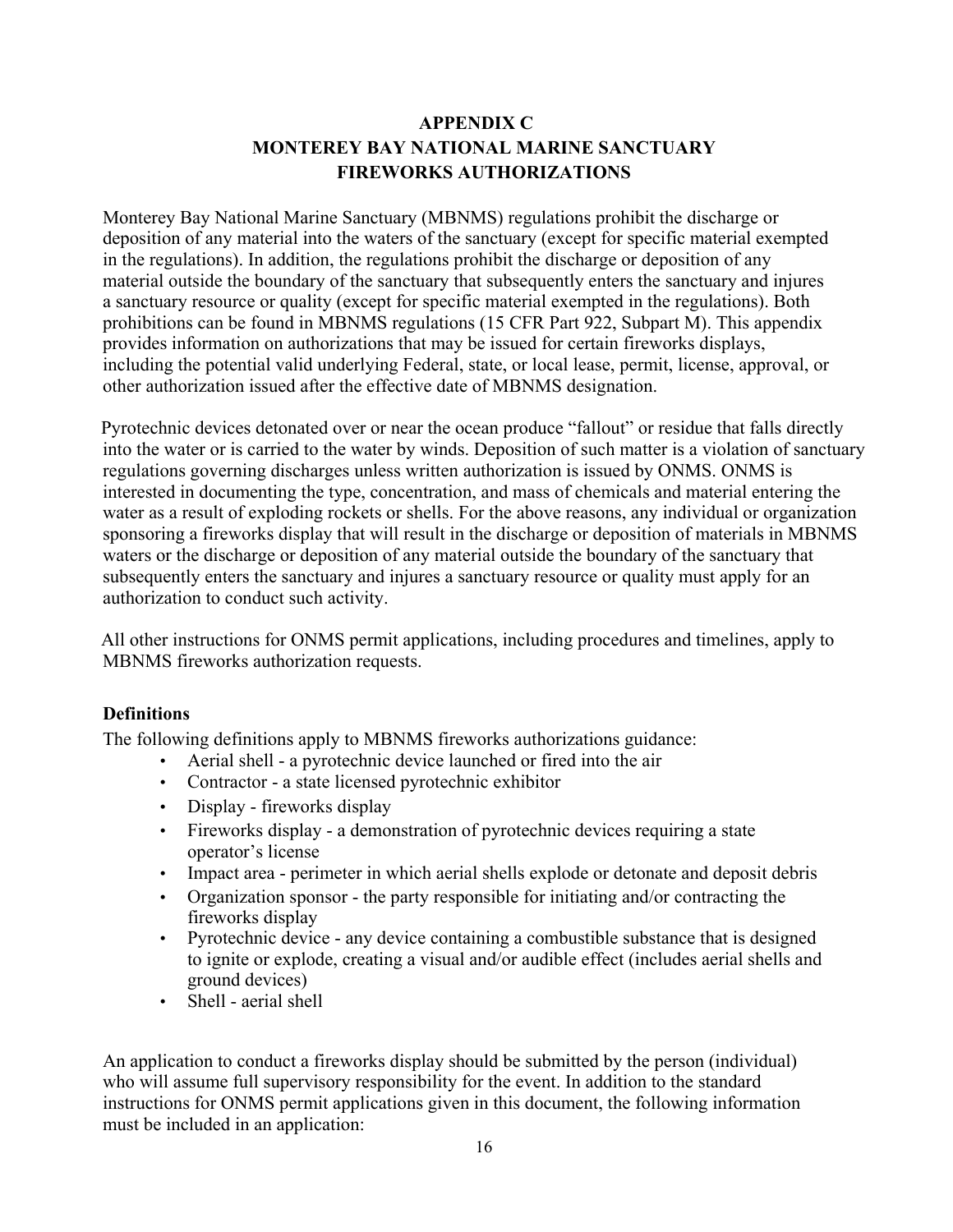- A. The general location where the fireworks display will occur;
- B. The date and time that the display will occur;
- C. The duration of the display;
- D. A description of the purpose for (event related to) the display;
- E. Anticipated effects of the display on the sanctuary or sanctuary resources;
- F. Name, address, and phone number of the sponsor and authorization holder;
- G. Name, address, and state license number of the company or party that will handle and ignite pyrotechnic devices;
- H. A common-name description of each type of pyrotechnic device to be ignited or launched;
- I. A description of the contents, dimensions, and weight of each type of pyrotechnic device to be ignited or launched;
- J. A description of the chemical elements (and respective volumes) present in each type of pyrotechnic device to be ignited or launched;
- K. The number of aerial shells that will be launched;
- L. A description of the range and detonation altitude of each shell type;
- M. The exact location at which pyrotechnic devices will be ignited or launched; and
- N. A description of the impact area and a map of the impact area.

In addition, copies of the following underlying valid Federal, state, or local lease, permit, license, approval, or other authorization issued after the effective date of MBNMS designation, as applicable, are required as part of the application:

- A. Local fire marshal permit;
- B. Applicable city and county use permits;
- C. Certificate of comprehensive general liability insurance covering the display sponsor against damages caused by the fireworks display;
- D. U.S. Coast Guard marine events permit if the fireworks display will occur over the water or will in any way affect navigation; and
- E. Any other relevant permits such as a California Coastal Commission Coastal Development Permit.

If fireworks are to be ignited or launched from an offshore platform, the details of such operations must be included in the application. The MBNMS superintendent may request additional information as needed.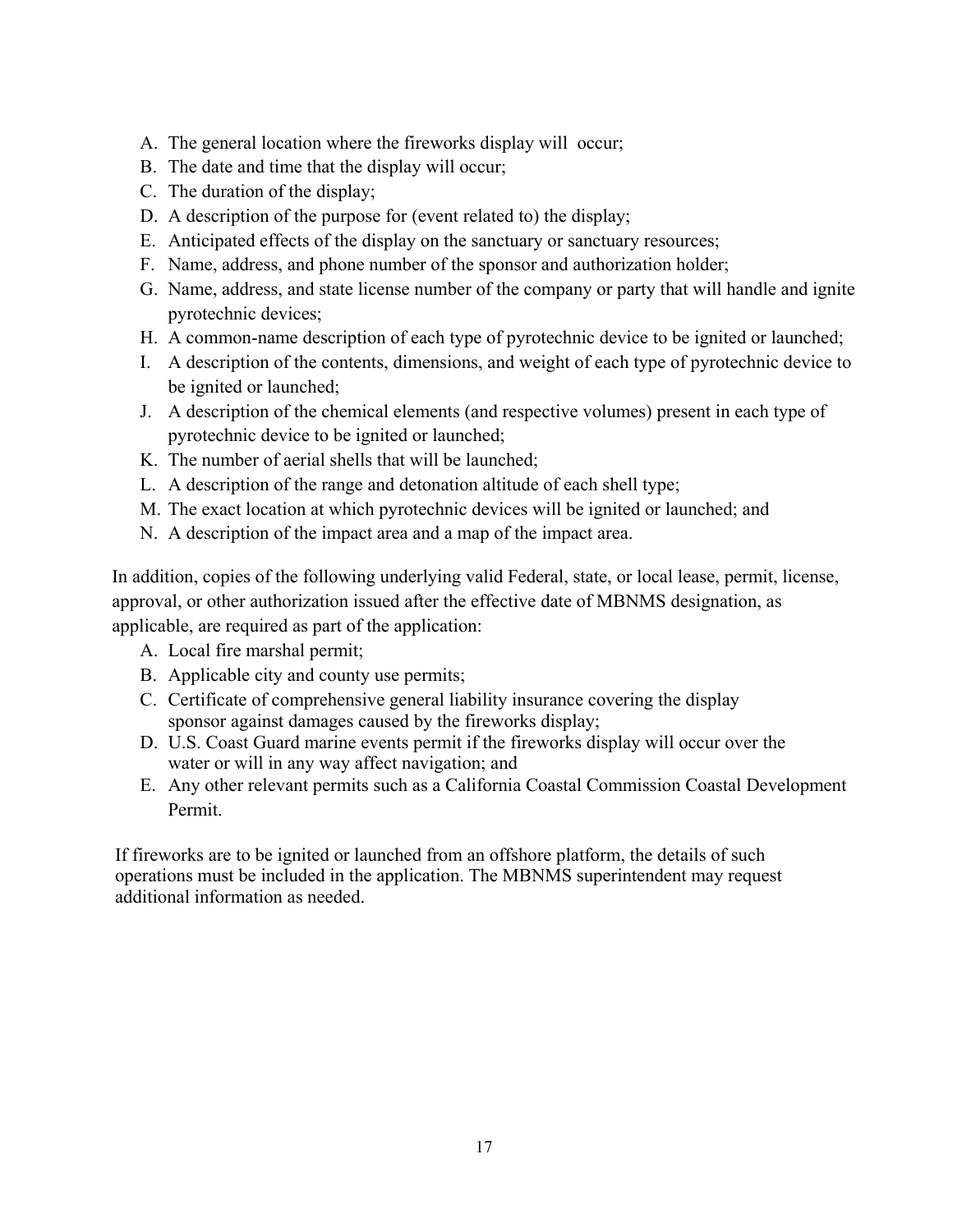# **APPENDIX D MONTEREY BAY NATIONAL MARINE SANCTUARY CONSTRUCTION AUTHORIZATIONS**

The Monterey Bay National Marine Sanctuary (MBNMS) superintendent may consider authorizing construction activities if the activities have been authorized by a valid lease, permit, license, approval or other authorization issued after the effective date of sanctuary designation by any federal, state, or local authority of competent jurisdiction.

In addition to the standard instructions for ONMS permit applications given in this document, the following information must be included in an application requesting construction in MBNMS.

**Methods** – The methods description should clearly describe the rationale behind selecting the proposed construction methods over any alternative methods.

**Supporting Documentation**– Ensure the following items are also included:

- A. A copy of the valid lease, permit, license, approval or other authorization or the application provided to the permitting, authorizing or licensing agency, for example, please provide a copy of the California Coastal Commission Coastal Development Permit application.
- B. A map showing the proposed study or project location(s) and a description of the habitat at the project site. If not to scale, maps must be annotated to describe depth and planned dimensions of the constructed/installed object and the impact area. Maps should also indicate the position of the mean-lower-low-water and mean-high-water lines relative to the project site and the survey data used to define these lines;
- C. A copy of the construction plan to include comprehensive, detailed descriptions of methods and procedures for accomplishing various tasks (e.g., type of equipment to be used, installation techniques, materials, etc.); and
- D. Details concerning any maintenance or future modifications associated with the project.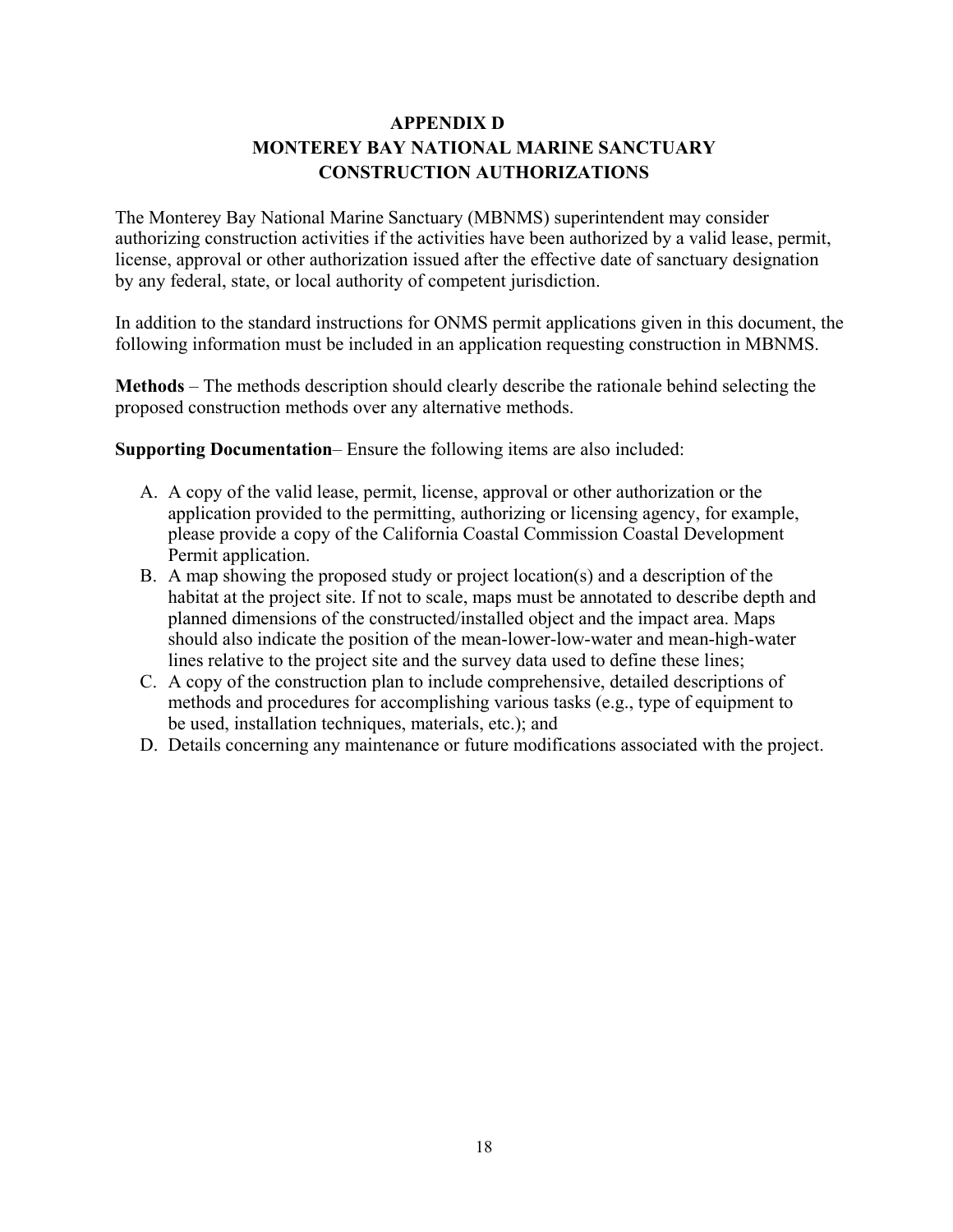#### **APPENDIX E MONTEREY BAY NATIONAL MARINE SANCTUARY DREDGE DISPOSAL AUTHORIZATION**

Monterey Bay National Marine Sanctuary (MBNMS or sanctuary) does not directly regulate harbor dredging (i.e., the removal of sediment from the harbors and their channels) but does have a regulatory role in the disposal of dredged materials. Sanctuary regulations (15 CFR § 922.132) prohibit the discharge or deposition of any material into the waters of the sanctuary (except for specific material exempted in the regulations). In addition, the regulations prohibit the discharge or deposition of any material outside the boundary of the sanctuary that subsequently enters the sanctuary and injures a sanctuary resource or quality (except for specific material exempted in the regulations). Finally, the regulations prohibit permitting the disposal of dredged material within the sanctuary except for dredged material deposited at disposal sites authorized by the U.S. Environmental Protection Agency (EPA) (in consultation with the U.S. Army Corps of Engineers (COE)) prior to the effective date of sanctuary designation (January 1, 1993). 15 CFR § 922.132(f). An authorization from ONMS must be obtained when disposing of dredged sediments at these disposal sites in MBNMS (pursuant to MBNMS regulations at 15 CFR §§ 922.132(a)(2) and 922.49).

Disposal of dredged material from the four harbors (Pillar Point, Santa Cruz, Moss Landing and Monterey) is allowed at designated disposal sites within MBNMS, provided it complies with COE and EPA standards for grain size and contaminant levels under the Clean Water Act. MBNMS staff work collectively with many agencies and MBNMS may authorize other agency permits, typically a Coastal Development Permit (CDP) issued by the California Coastal Commission (CCC). The ONMS authorization is decided on a case-by-case basis and can come in the form of:

- A "no objection" authorization letter to the permitting agency, such as CCC, and to the applicant who represents the harbor conducting the dredging operations; or
- An authorization letter to the agency that recommends special conditions be added to that agency's primary permit; or
- An authorization issued directly to the applicant (e.g., the harbor) that includes special conditions to ensure sediments disposed in MBNMS will not adversely affect the marine ecosystem and MBNMS resources.

ONMS will respond in writing to the applicant to inform the applicant of the decision regarding the authorization request. ONMS may approve or deny an authorization request. ONMS may issue an authorization containing terms and conditions deemed reasonably necessary to protect sanctuary resources and qualities.

Providing up-to-date and detailed information about the dredge disposal activities allows ONMS to determine how to minimize impacts to sanctuary resources while allowing the continued operation of our critical local harbors. In addition to the standard instructions for ONMS permit applications given in this document, the following information must be included in an application for dredge material disposal at an authorized disposal site in MBNMS:

- A. The detailed description of the locations (e.g., SF-12, SF-14 or as beach nourishment if the sand content is 80% or greater) where the disposal will occur;
- B. The dates and duration of the disposal;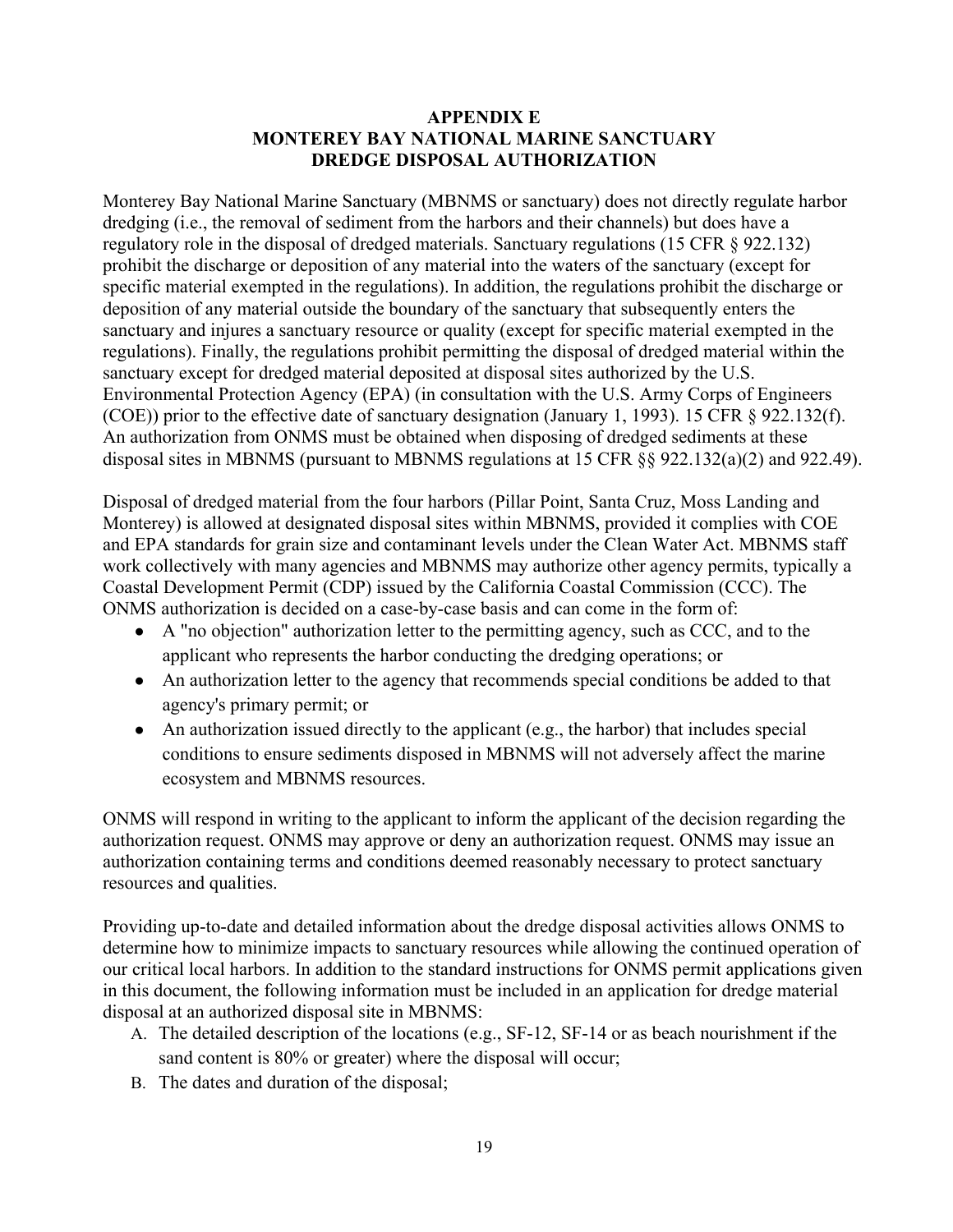- C. Anticipated effects on the sanctuary or sanctuary resources (e.g., how much sediment will be placed at each disposal site);
- D. A description of how sediments will be transported to the disposal site (e.g., submerged pipeline or by barge)
- E. Description of sediment samples to be taken in the sanctuary, in addition to where sediment samples are to be collected in the harbor, as part of the Sampling and Analysis Plan (please include mechanism of collection, how much sediment will be collected and location of samples to be collected);
- F. A description of the reports and recordkeeping and any logs such as disposal and endangered/threatened species observation logs that will be kept.

In addition, copies of the following documents, where applicable, are required as part of the application:

- A. Sampling and Analysis Plan (SAP);
- B. Public Notice from U.S. Army Corps of Engineers;
- C. Coastal Development Permit (CDP) Application;
- D. NEPA documentation such as Biological Assessments, National Marine Fisheries Service (NMFS) and/or United States Fish and Wildlife Service (USFWS) Biological Opinion(s) and Essential Fish Habitat (EFH) consultations;
- E. Harbor Sediment Quality Evaluation Report or Sampling and Analysis Report (SAR) for determining whether Harbor sediments are suitable for aquatic disposal and/or beneficial reuse as beach nourishment;
- F. Dredging Plan;
- G. CDP report and exhibits; and/or
- H. Any other relevant permits such as a U.S. Army Corps of Engineers Permit, Regional Water Quality Control Board Water Quality Certification, or Air Resources Board permit.

ONMS may request additional information as needed.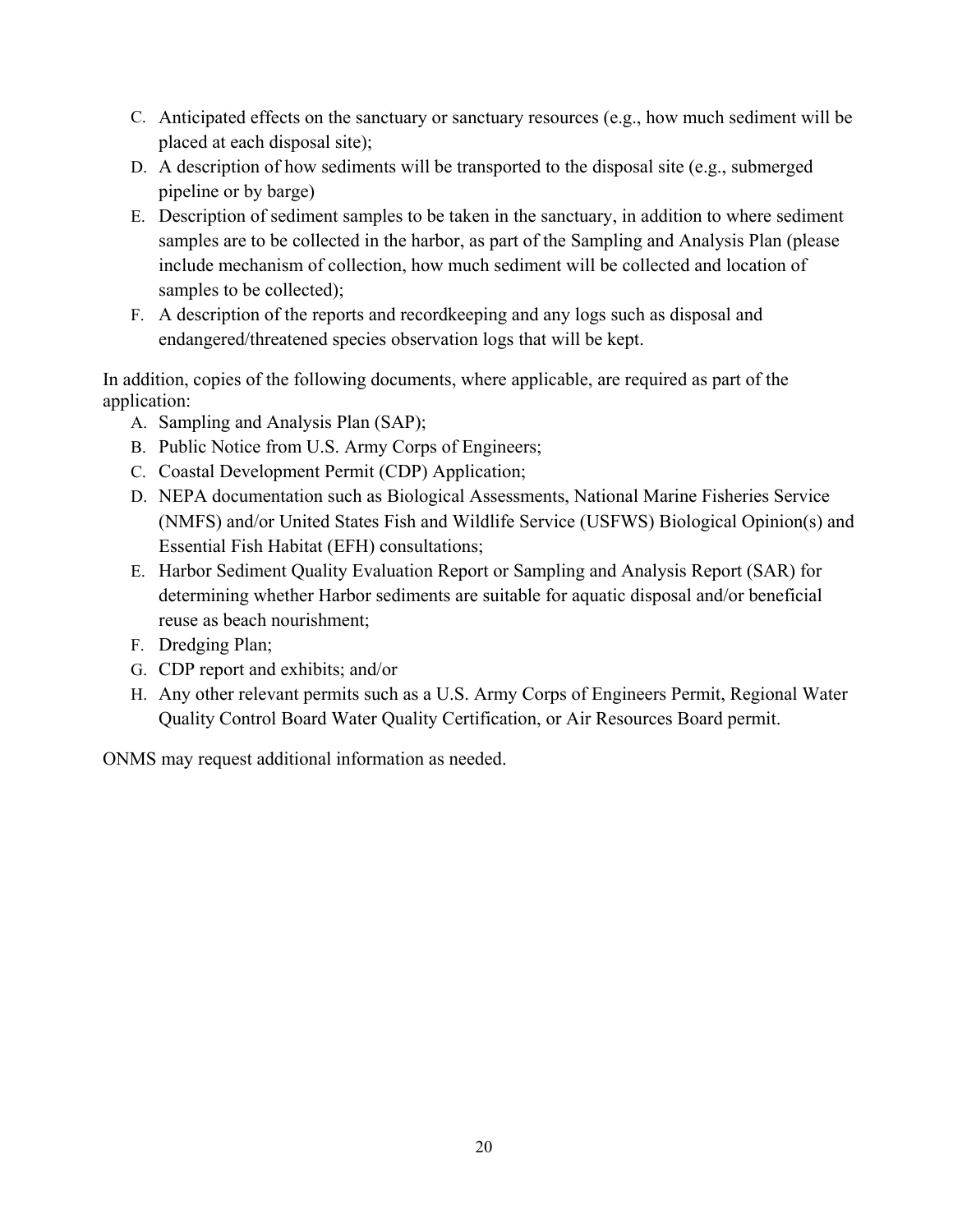# **APPENDIX F [SPECIAL USE PERMITS](https://sanctuaries.noaa.gov/management/permits/special.html)**

Section 310 of the National Marine Sanctuaries Act (16 U.S.C. § 1441; NMSA) allows the Secretary of Commerce (delegated to the Office of National Marine Sanctuaries (ONMS)) to issue special use permits to authorize the conduct of specific activities in a sanctuary if such SUP is necessary (1) to establish conditions of access to and use of any sanctuary resource or (2) to promote public use and understanding of a sanctuary resource.

# **Public notice**

The NMSA requires, among other things, ONMS to provide "appropriate public notice before identifying any category of activity subject to a special use permit" (see section 310(b) of the NMSA, 16 U.S.C. § 1441(b)). Accordingly, the ONMS has issued *Federal Register* notices that describe the types of activities for which it can require the issuance of a special use permit (78 FR 25957 (May 3, 2013) and 82 FR 42298 (September 7, 2017)). To qualify for a special use permit, an activity must be among those listed in these public notices. The notices list the following activities:

- 1. The placement and recovery of objects associated with public or private events on nonliving substrate of the submerged lands of any national marine sanctuary.
- 2. The placement and recovery of objects related to commercial filming.
- 3. The continued presence of commercial submarine cables on or within the submerged lands of any national marine sanctuary.
- 4. The disposal of cremated human remains within or into any national marine sanctuary.
- 5. Recreational diving near the USS *Monitor* (located in Monitor National Marine Sanctuary).
- 6. Fireworks displays.
- 7. The operation of aircraft below the minimum altitude in restricted zones of national marine sanctuaries.
- 8. The continued presence of a pipeline transporting seawater to or from a desalination facility within Monterey Bay National Marine Sanctuary.

If a proposed activity does not fall within the description of one of the types of activities for which ONMS has provided public notice, ONMS would need to publish a new *Federal Register* notice and solicit public comments on the use of special use permits for the type of activity proposed prior to issuing a permit.

#### **Terms of special use permits**

The NMSA places four conditions on special use permits. The NMSA requires that special use permits:

- A. Shall authorize the conduct of an activity only if that activity is compatible with the purposes for which the sanctuary is designated and with protection of sanctuary resources;
- B. Shall not authorize the conduct of any activity for a period of more than 5 years unless renewed by the Secretary;
- C. Shall require that activities carried out under the permit be conducted in a manner that does not destroy, cause the loss of, or injure sanctuary resources; and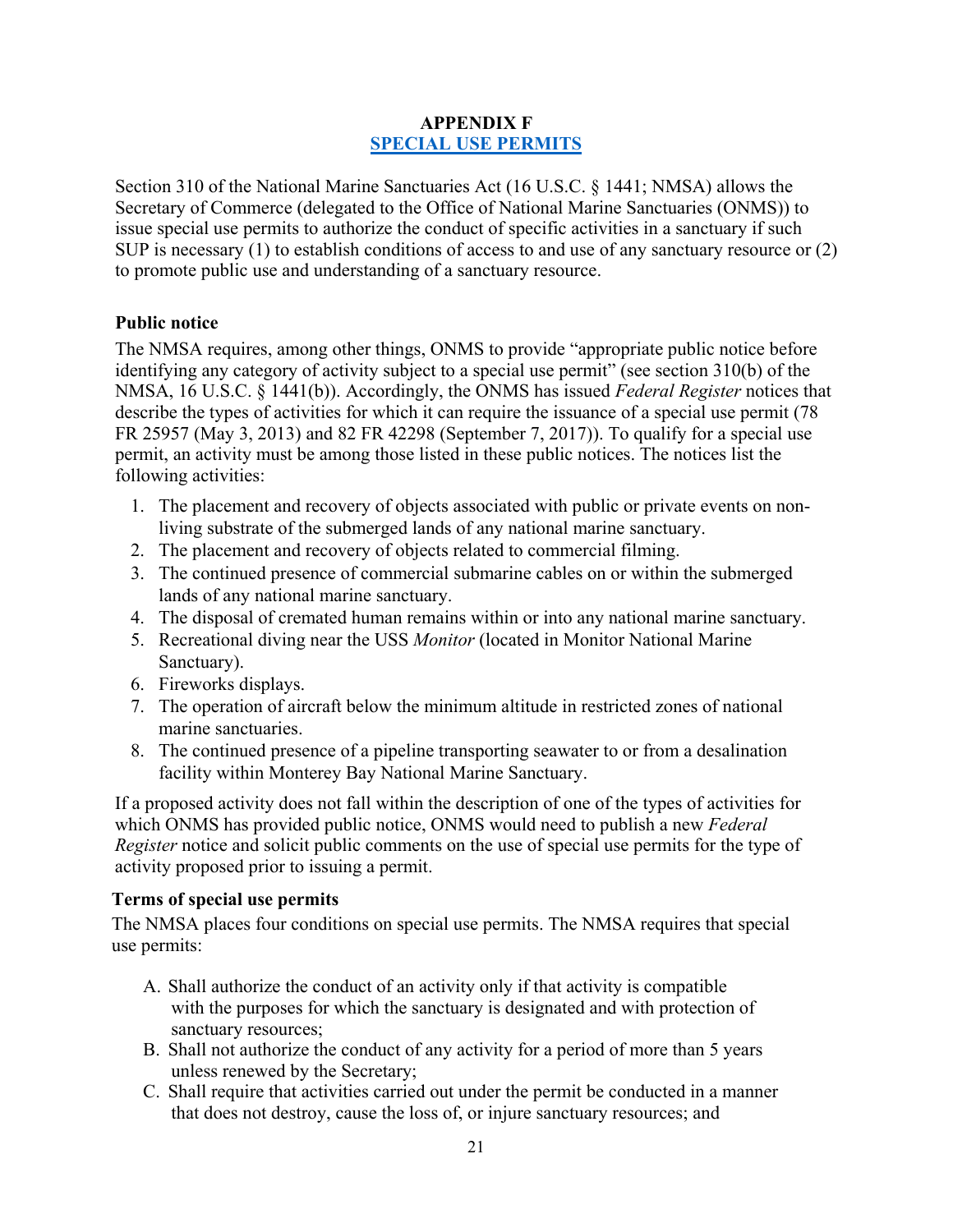D. Shall require the permittee to purchase and maintain comprehensive general liability insurance, or post an equivalent bond, against claims arising out of activities conducted under the permit and to agree to hold the United States harmless against such claims.

# **Permit fees**

The NMSA allows ONMS to assess and collect fees for the conduct of any activity under a special use permit. If it is assessed, the amount of the total fee is assessed as follows:

- A. The costs incurred, or expected to be incurred, by the Secretary in issuing the permit, including but not limited to a non-refundable \$50 application fee for each SUP application submitted;
- B. The costs incurred, or expected to be incurred, by the Secretary as a direct result of the conduct of the activity for which the permit is issued, including costs of monitoring the conduct of the activity; and
- C. An amount that represents the fair market value of the use of the sanctuary resource.

NOAA may accept in-kind contributions in lieu of a fee, or waive or reduce any fee assessed for any activity that does not derive profit from the access to or use of sanctuary resources.

NOAA established standard procedures for assessing fee components associated with the application for and issuance of special use permits via public notice in the Federal Register at  $80$ [FR 72415](https://www.federalregister.gov/documents/2015/11/19/2015-29524/final-notice-of-fee-calculations-for-special-use-permits) (November 19, 2015) and 82 FR 42298 (September 7, 2017). Applicants for special use permits are directed to these procedures for additional information on the specific fee schedule that may be associated with their proposed activity, and are encouraged to contact permit staff at the sanctuary in which activities are proposed to occur for further guidance. The contact information for the local permit coordinator is located under "Where to Apply" on the [ONMS](http://www.sanctuaries.noaa.gov/management/permits/welcome.html)  [permitting webpage.](http://www.sanctuaries.noaa.gov/management/permits/welcome.html)

#### **Information requirements**

Applicants for special use permits should submit all of the information requested in the standard instructions for ONMS permit applications given in this document. In addition, the following will also be required:

A. Comprehensive Liability Insurance. Applicants will be required to purchase and maintain comprehensive general liability insurance, or to post an equivalent bond, against claims arising out of activities conducted under the permit and to agree to hold the United States harmless against such claims. Applicants should provide proof of such insurance with the rest of the application materials.

B. Annual financial report. In addition to standard permit reporting, special use permit recipients are required to submit financial reports on or before December 31 of each year the permit is valid. These reports should detail the activities conducted under the permit during the reporting year and any revenues derived from those activities.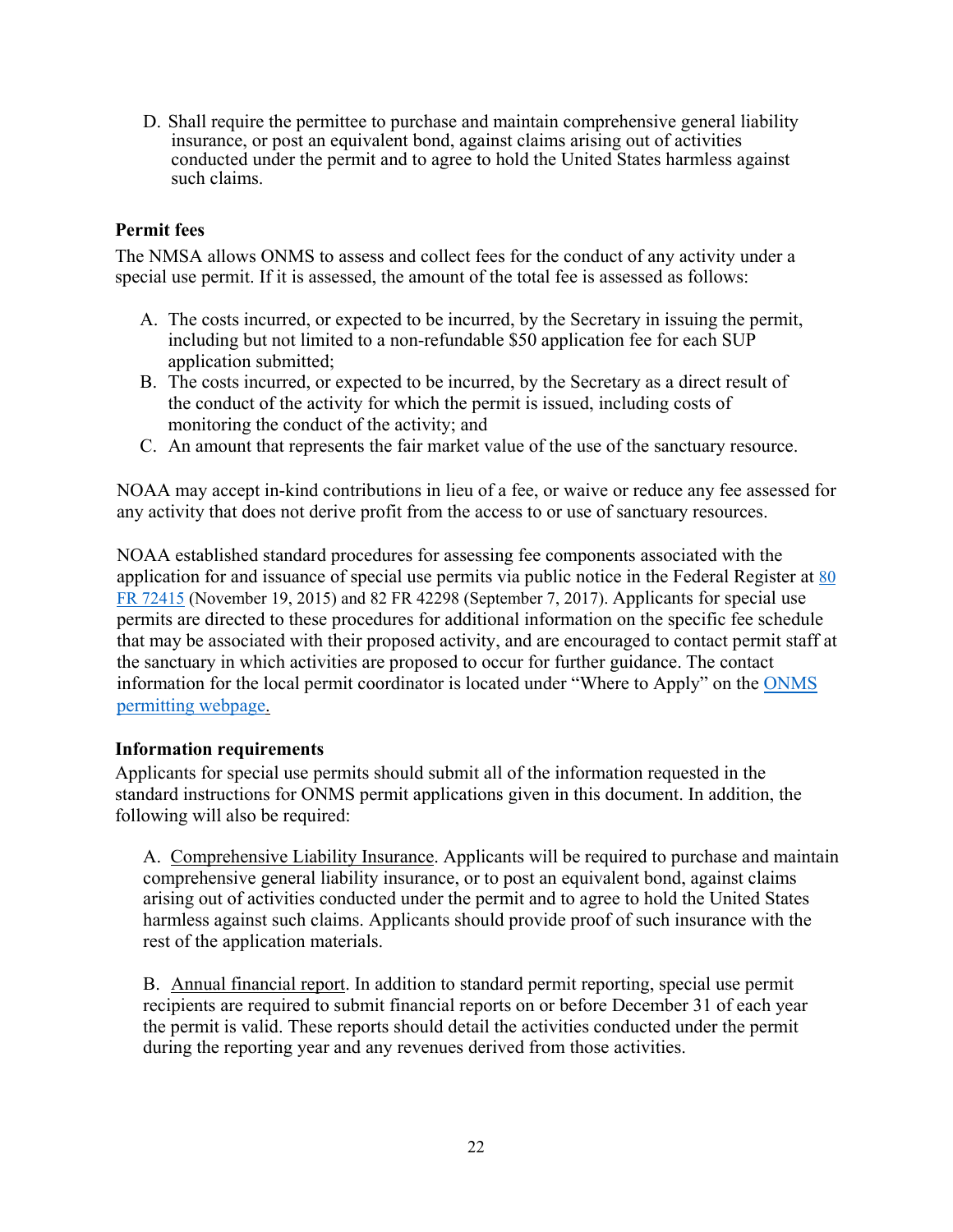# **APPENDIX G ARCHEOLOGICAL RESEARCH PERMITS**

The following instructions have been prepared for applicants proposing to conduct activities involving historical resources of the National Marine Sanctuary System (including submerged cultural resources, maritime heritage resources, and submerged archaeological resources). These guidelines have been prepared in compliance with the Federal Archaeological Program laws, regulations and guidelines including the –

- A. Secretary of Interior's Standards and Guidelines for Archaeology and Historic Preservation;
- B. Abandoned Shipwreck Act Final Guidelines (55 FR 233, December 4, 1990);
- C. Archaeological Resources Protection Act of 1979;
- D. Final Uniform Regulations on Protection of Archeological Resources (43 CFR Part 7); and
- E. Programmatic agreements involving archeological resources and/or historical resource management.

The primary purpose of these instructions is to assist potential permit applicants in submitting their application materials to the ONMS for consideration. While some of the information requirements described in the standard instructions for permits and authorizations applies to permits for historical resources, much of the required information is different. Applications of this type should adhere to the following guidance instead.

**I. Cover Sheet** – The cover sheet shall identify:

- A. Title of project (e.g., "Survey of the USS *Alligator*");
- B. Applicant's name, address, telephone number, and affiliation;
- C. Name, address, affiliation, and of other key personnel;
- D. Proposed date of project and anticipated duration;
- E. Demonstrate reasonable ability to fund each phase of intended investigation covered by the permit; and
- F. Glossary/key words.

**II. Project Summary** – The applicant should provide a 250-word (maximum) summary of the project including a brief statement of research objectives, scientific methods to be used, and the significance of the proposed work to the established management plan goals of the sanctuary. Also include a chart that shows the location and the latitude and longitude of the proposed work area.

**III. Technical Information** – The applicant should provide clear, concise, and complete statements for the following information. Documentation and excavation must follow standard archaeological methodology. Please note that an archaeological survey must be conducted on a site before a Research/Recovery Permit can be issued (See section VIII of this appendix).

A. Research Plan. A research plan describing in detail the specific research objectives and goals (methodologies should be addressed in the Operational Plan – see below). The plan should include a description of: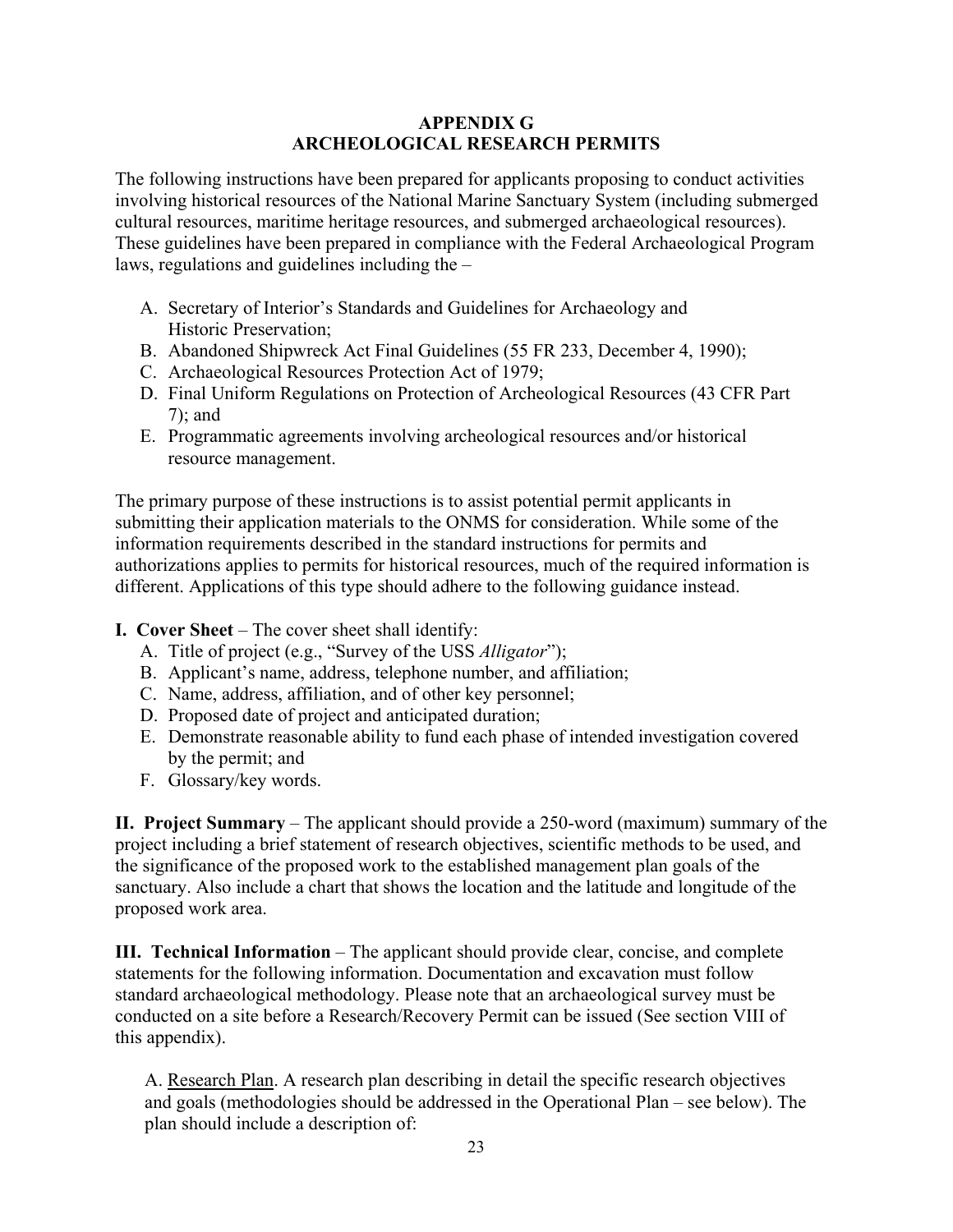- The archaeological goals and methods to be employed;
- The problems toward which the research will be directed (i.e., what questions will this research answer); and
- The ways in which other researchers have sought to answer them.

B. Project Significance. The applicant should discuss significant previous research in the area of interest and how the proposed effort may enhance or contribute to improving the state of knowledge of history, anthropology or archaeology. Explain why the proposed effort should be performed in the sanctuary and any potential benefits that might be imparted to the public's interest and to sanctuary resources protection and management. Discuss potential benefits that might result from the addition of artifacts to the pool of artifacts available for display. Discuss how the project may provide public access to artifacts embedded in submerged lands and not able to be directly examined or physically displayed to the public without removal.

C. Operational Plan. The applicant should describe the tasks required to accomplish the project's objectives. Describe the proposed methods to be used for site documentation, excavation, recovery and the storage of artifacts and related materials on site and at the storage lab. Describe the rationale for selecting the proposed methods over any alternative methods.

D. Required Reports and Recordkeeping. If a permit is issued the following reports will be required (See sections VII and VIII of this appendix):

- 1. Seasonal Reports.
- 2. Final Project Report.
- 3. Artifact Conservation Report.
- 4. Project Log Master copies of standard logbook sheets shall be supplied to the permittee who shall make sufficient copies and fill them out on a daily basis. Copies of all completed field logs must be turned over to ONMS following the completion of the project.
- 5. Artifact Log An Artifact Log should be kept at the site and in the storage lab.
- 6. Each artifact will be assigned a Field Number. A description of the artifact, archaeological provenience data and the recorder's name and the date should be recorded in the log. A copy of the Artifact Log will be turned over to the ONMS at the completion of the project.
- 7. Photographs and Videotapes Applicant should provide photographs and/or videotapes (optional) of significant individual site features and/or artifact clusters both in situ and after removal. Images should include photo scale, north arrow and date/site name board.

E. Artifact Handling Plan. The applicant should provide an Artifact Handling Plan that includes the following:

- 1. Artifact removal Discuss techniques for removal of various types of artifacts expected to be encountered. Specifically address types of artifacts requiring special care such as glass or ceramics and organic artifacts such as rope, leather, textiles, and other fragile objects.
- 2. Artifact processing Discuss plans for artifact storage between the field and conservation lab. Discuss proposed artifact inventory methodology. Each artifact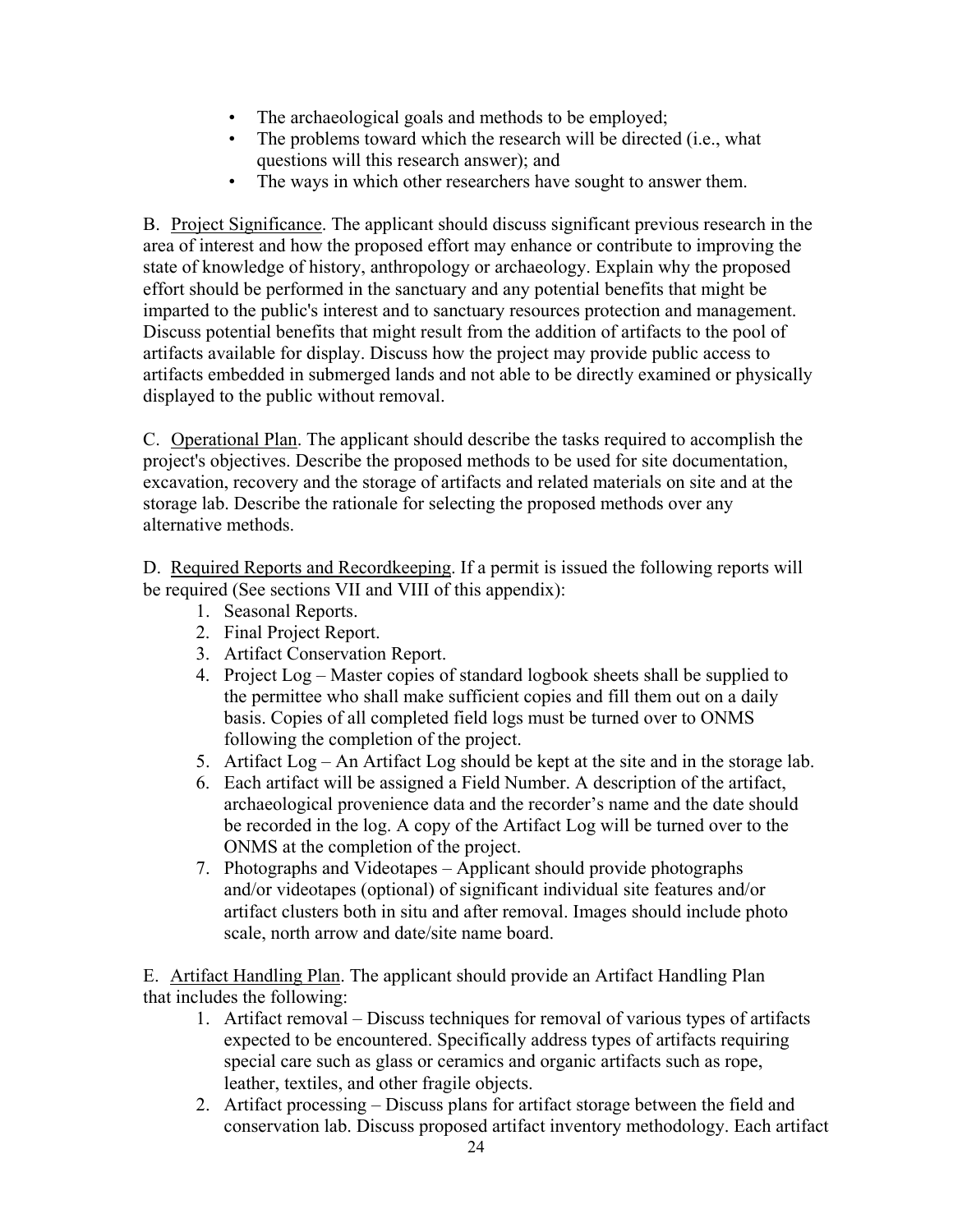should be tagged with a Field Catalogue Number to be assigned as soon as it is removed from the water at the site. Additional tags bearing accession numbers may be assigned and affixed by the ONMS. In this case, ONMS will maintain public records linking the original Field Catalogue Number and any additional numbers assigned.

3. Unique or valuable artifacts should be photographed from two perspectives with a bar scale, date and the Catalogue Number tag prominently displayed. The Field Catalogue Number tag should be sturdy and waterproof and should be attached to the artifact in a non-destructive manner so as to accompany the artifact through storage and the conservation process. Bulk or highly repetitive artifacts, such as coins, musket balls, pottery shards, etc., need not be photographed individually, but should be photographed in groups with the artifact tag number containing the Field Catalogue number visible.

F. Conservation Plan. The applicant should provide a detailed plan for the conservation of artifacts. Include methods of conservation and intended processes. The Conservation Plan should include:

- 1. Conservation methodology Discuss the methods of conservation and the intended processes for each class of artifact (i.e. ceramic, wood, other organic materials, ferrous metal, and non-ferrous metal);
- 2. Conservation equipment Describe the conservation facility or facilities;
- 3. Storage space Describe the conservation facility's location and size of the storage space.

G. Curation and Display Plan. The applicant should provide a detailed plan for the curation of artifacts to ensure their maintenance and safety and in compliance with 36 CFR 79, Curation of Federally-Owned and Administered Archaeological Collections. The Curation Plan should ensure that the following processes are considered:

- 1. Curation facility and personnel Identify the curatorial facility and the professional personnel. Curatorial facilities should have adequate space to ensure the safe storage of artifacts.
- 2. Artifact storage Archaeological specimens should be maintained so that their information values are not lost through deterioration. Storage records should be maintained to a professional archival standard.
- 3. Project records Project and curation records should be maintained in a manner conforming to standard archival method. Storage should conform to professional archival standards and should allow for accessibility of records to qualified researchers within a reasonable amount of time of having been requested.
- 4. Artifact availability Artifact collections must be accessible to qualified researchers within a reasonable amount of time of having been requested.
- 5. Artifact loans Artifacts should be available for loan to other institutions for interpretive purposes, subject to reasonable security precautions and scheduling practicalities.
- 6. Artifact display Collections should be available for educational and interpretive purposes, subject to reasonable security precautions. A plan for the display exhibit area will be required if artifacts are intended for display. Exhibit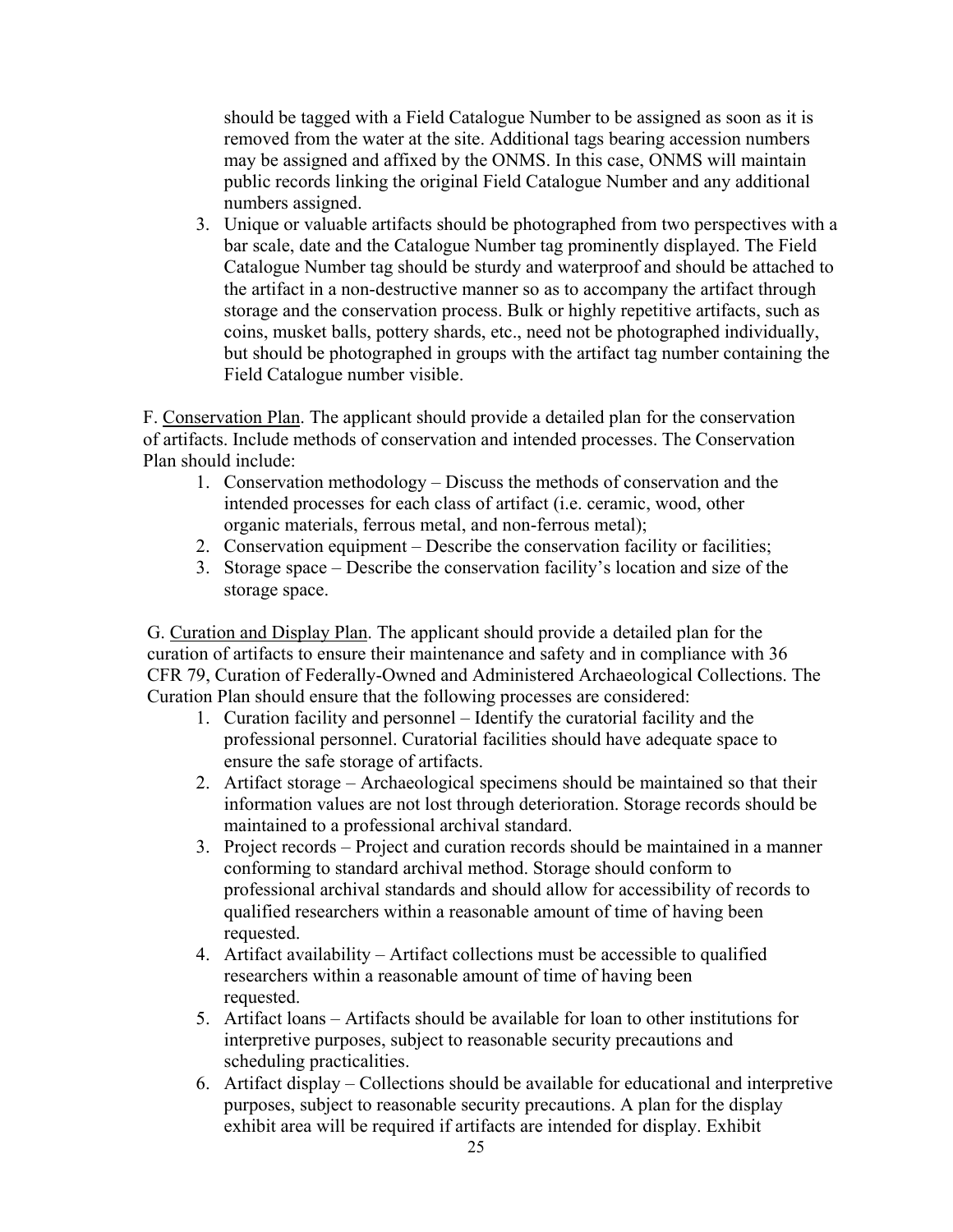information will include display case design and security, building security and temperature and humidity control. A loan agreement will be prepared between NOAA and the exhibiting institution in keeping with 36 CFR 79 (see above).

**IV. Qualifications** – Show evidence of the ability of each team member to perform the assigned tasks for the following personnel:

A. Supervising Archaeologist – The Supervising Archaeologist is responsible for archaeological aspects of the project and need not serve as project manager. The applicant should submit a resume detailing the professional qualifications of the Supervising Archaeologist (including citations and examples of archaeological site reports and professional publications). In compliance with the "Secretary of Interior's Standards and Guidelines for Archaeology and Historic Preservation" and the Archaeological Resources Protection Act the Supervising Archaeologist should fulfill the following qualifications:

- 1. A graduate degree in archaeology, anthropology, maritime history equivalent training and experience;
- 2. At least one year of professional experience or equivalent specialized training in archaeological research, administration or management;
- 3. At least four months of supervised field and analytic experience in general North American archaeology and maritime history;
- 4. Demonstrated ability to carry research to completion;
- 5. At least one year of full-time professional experience at a supervisory level in the study of historic marine archaeological resources (for historic shipwreck studies) or prehistoric marine archaeological resources (for submerged prehistoric studies); and
- 6. Ability to demonstrate ability in comprehensive analysis and interpretation through authorship of reports and monographs.

B. Archaeological Assistants – Archaeological Assistants need not meet Supervising Archaeologist qualifications but will serve under the direction of the Supervising Archaeologist. The applicant should provide the name and experience of all qualified archaeological assistants who will assist the Supervising Archaeologist in site documentation and research.

C. Artifact Conservator – The applicant should provide documentation of the Artifact Conservator's demonstrated experience in conservation of artifacts from submerged sites. Professional experience should include experience in the conservation of ferrous and non- ferrous metals, ceramics, glass and organic materials.

**V. Environmental Consequences** – The applicant should provide an analysis of the extent and nature of potential environmental impacts on sanctuary resources from permitted activity. If impact to natural resources is proposed, the applicant should provide a Site Restoration and Remediation Plan to address any injury or impacts resulting from the project.

# **VI. Supporting Documentation and Special Concerns**

A. Financial Support. Provide contract number, performance period, and name of sponsoring entity, if any. If none, provide sufficient data to substantiate the fiscal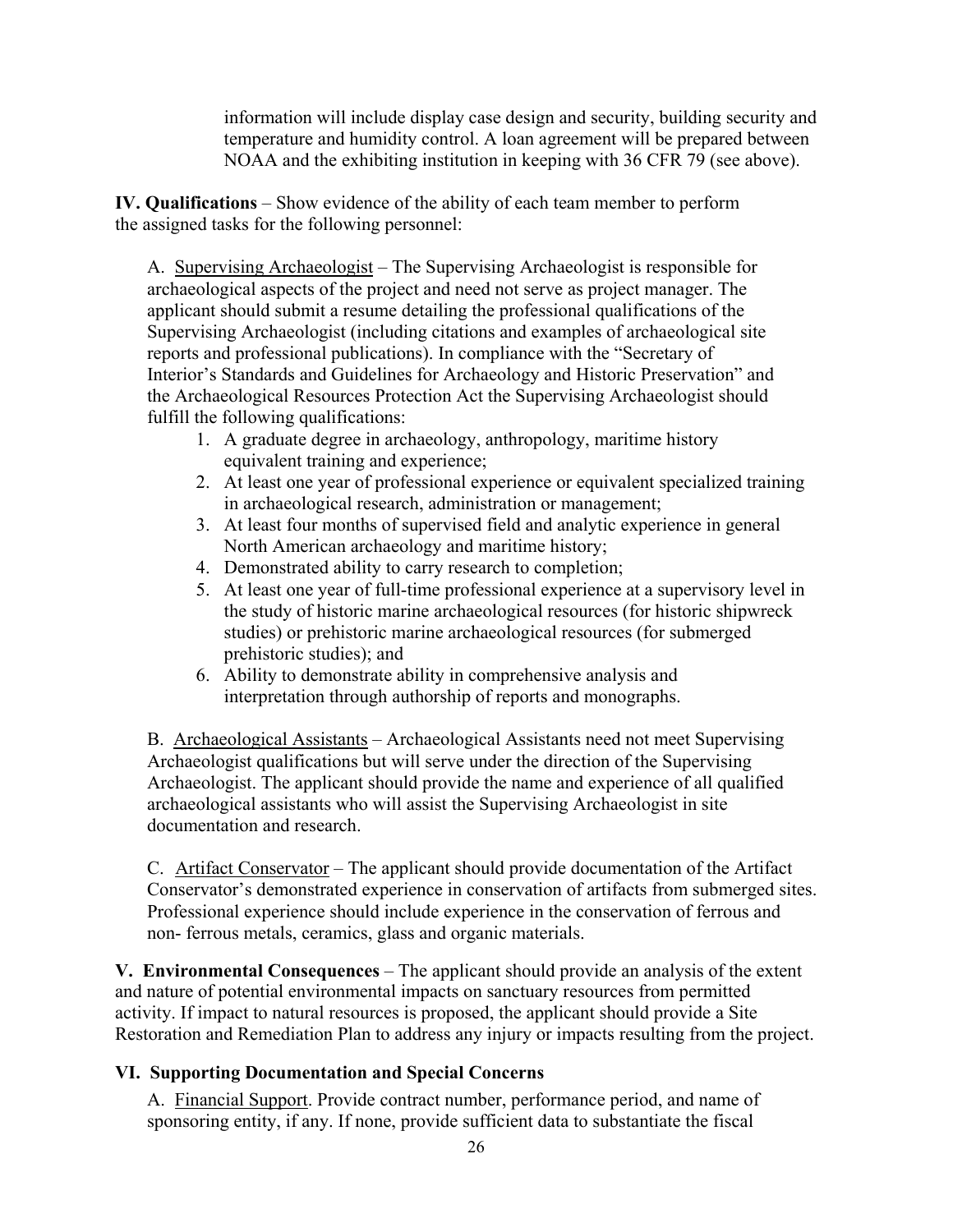capability to complete the phases of work proposed to be permitted. If artifact recovery is proposed, financial data must address the resources necessary for the conservation, curation and interpretation of the resulting archaeological collection.

B. Coordination with Research in Progress or Proposed. The ONMS encourages coordination and cost-sharing with other investigators to enhance scientific capabilities and avoid unnecessary duplication of efforts, where applicable.

C. Letters of Intent. Applicant should provide letters of intent to participate in this project from the Supervising Archaeologist and Conservator.

D. References. Provide bibliographic references for any citations made in text.

**VII. Archeological Research Report and FKNMS Research/Recovery Permit Report Guidelines** – If a permit is issued, the permittee will be required to submit certain reports or other records to document permitted activities. This section describes the various report types that will likely be required.

A. Seasonal Reports. The permittee will provide a Seasonal Report within sixty (60) days of the conclusion of each dive season for the duration of the permit. With this report, the applicant should also submit copies of pertinent photographs, video, maps, artifact logs, and field logs. The Seasonal Report should include:

- 1. A summary of the season's activities;
- 2. A discussion of any problems encountered that may require a revision of the permit; and
- 3. Plans for the next field season based on permittee's assessment of the preceding season's work.

B. Final Report. The permittee will provide a Final Report on the activities and results of the project. The Final Report must be reviewed by the Supervising Archaeologist and signed and dated with his/her comments. The Final Report must be submitted within one (1) year of the completion of field work and artifact conservation. The bound Final Report must include:

- 1. Site Description a description of the study area;
- 2. Site History a contextual history relating the site to the general history of the region;
- 3. Research Design the original project design and research goals for the project;
- 4. Field Work Description a description of the field activities including a summary of the survey and/or excavation process;
- 5. Field Observations all observations of notable occurrences, patterns, etc.;
- 6. Data Analysis full analysis and results of recovered data and artifacts to also include:
- 7. Maps The permittee should supply the following maps:
	- a. An overall map showing site in relation to submerged features and nearest land mass (e.g., NOAA chart);
	- b. A pre-excavation plan view (overhead) map showing significant or readily observable exposed artifacts and site features;
	- c. An overall plan-view site map showing all excavated hull structure;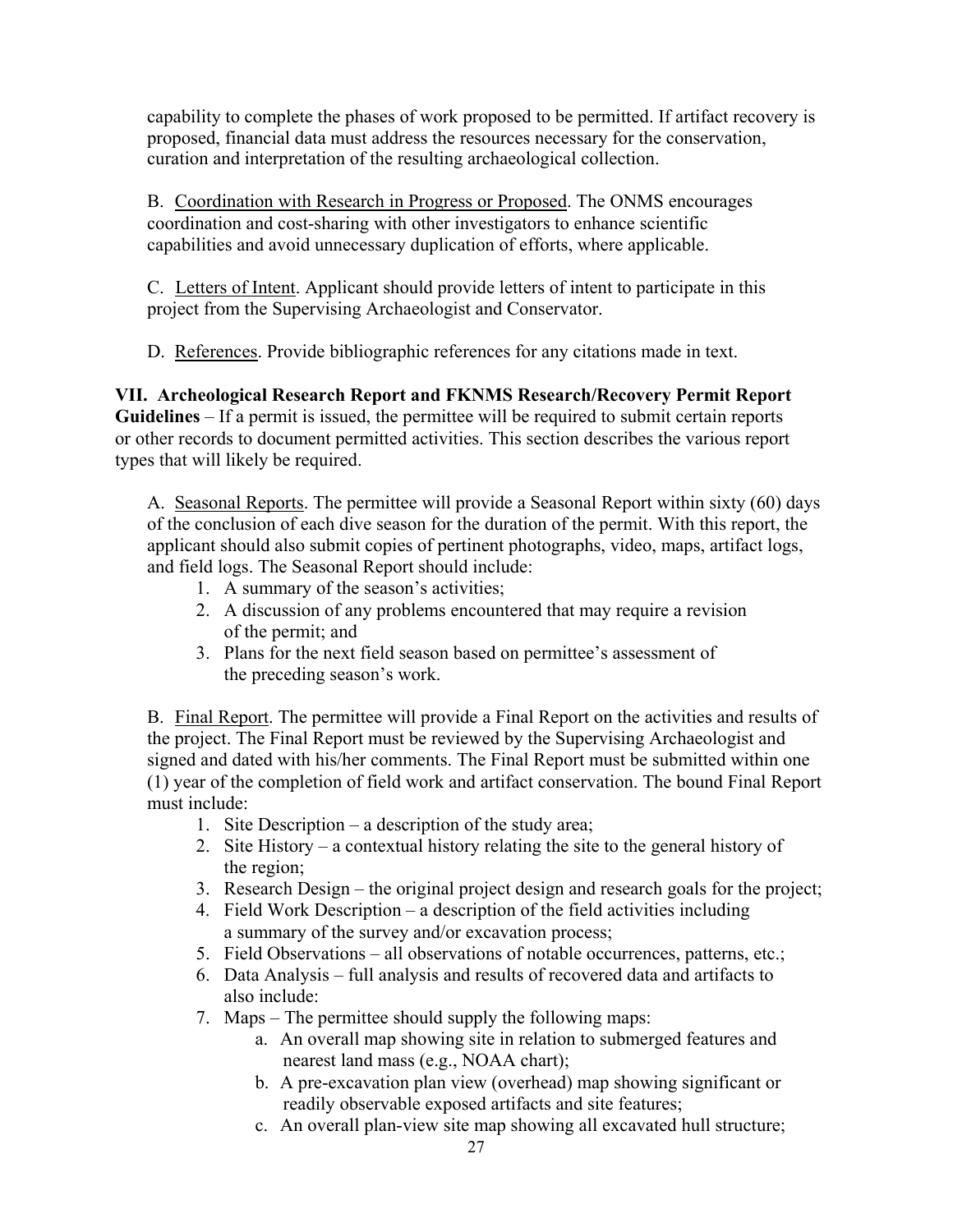- d. Detailed feature maps for each significant feature to include location of artifacts removed from site. Artifact locations will include the artifact Field Catalogue Number. If numerous artifacts are retrieved from a specific area they may be listed in table form and keyed to the map location by an index number. They will relate the artifact positions to features in the overall site map. The feature maps will include 3 different perspectives, including overhead or plan view, side/profile view, and (if practicable) frontal/sectional view;
- e. All maps should show a grid or grid ticks on the outer border of the map in longitude and latitude, or other recognized coordinate system. Smallerscale maps should have grids with X-Y coordinates related to datum on overall site map. Maps should include a bar scale, North arrow, and title block which identifies the map. The title block should include the permit number, permittee's name, and year of the permit.
- 8. Project Assessment The Final Report should include a discussion of the applicant's perceived success of the project and recommendations for updating historical contexts and planning goals.

C. Conservation Report. The Conservation Report should include an account of all work done on artifacts. Note work done on different materials and/or classes of artifacts, work on significant (e.g., unique or fragile) artifacts, and work on composite-type artifacts composed of two or more materials (e.g., wood and iron). The report of the conservation of artifacts should include appendices containing:

- 1. An artifact list;
- 2. Copies of the conservation lab records; and
- 3. Before and after photographs of artifacts at the conservation lab.

**VIII. Survey Reporting Guidelines** – This section will assist anyone conducting remote sensing surveys of archaeological resources in preparing reports and in submitting the relevant information to the ONMS. This section will also assist in preparing the necessary reports for survey/inventory in FKNMS. For FKNMS, the report and map are necessary before a subsequent Research/Recovery permit can be issued.

- A. Survey/Inventory Report. The survey/inventory report should include:
	- 1. Introduction The introduction should include the dates of the survey; the general region and the parameters of the survey area in latitude and longitude; the number of days spent conducting remote sensing survey; the number of days diving to identify anomalies; the names of people involved with the operation their capacity; and a brief statement outlining the highlights and results of the work.
	- 2. Equipment Describe any equipment used for navigation and horizontal positioning as well as magnetometer and other types of remote sensing.
	- 3. Equipment use Explain how equipment was used, calibrated and configured for navigation and horizontal positioning as well as magnetometer and other remote sensing equipment.
	- 4. Recording of survey information Explain how and when position fixes were recorded, how the magnetometer (and other remote sensing equipment)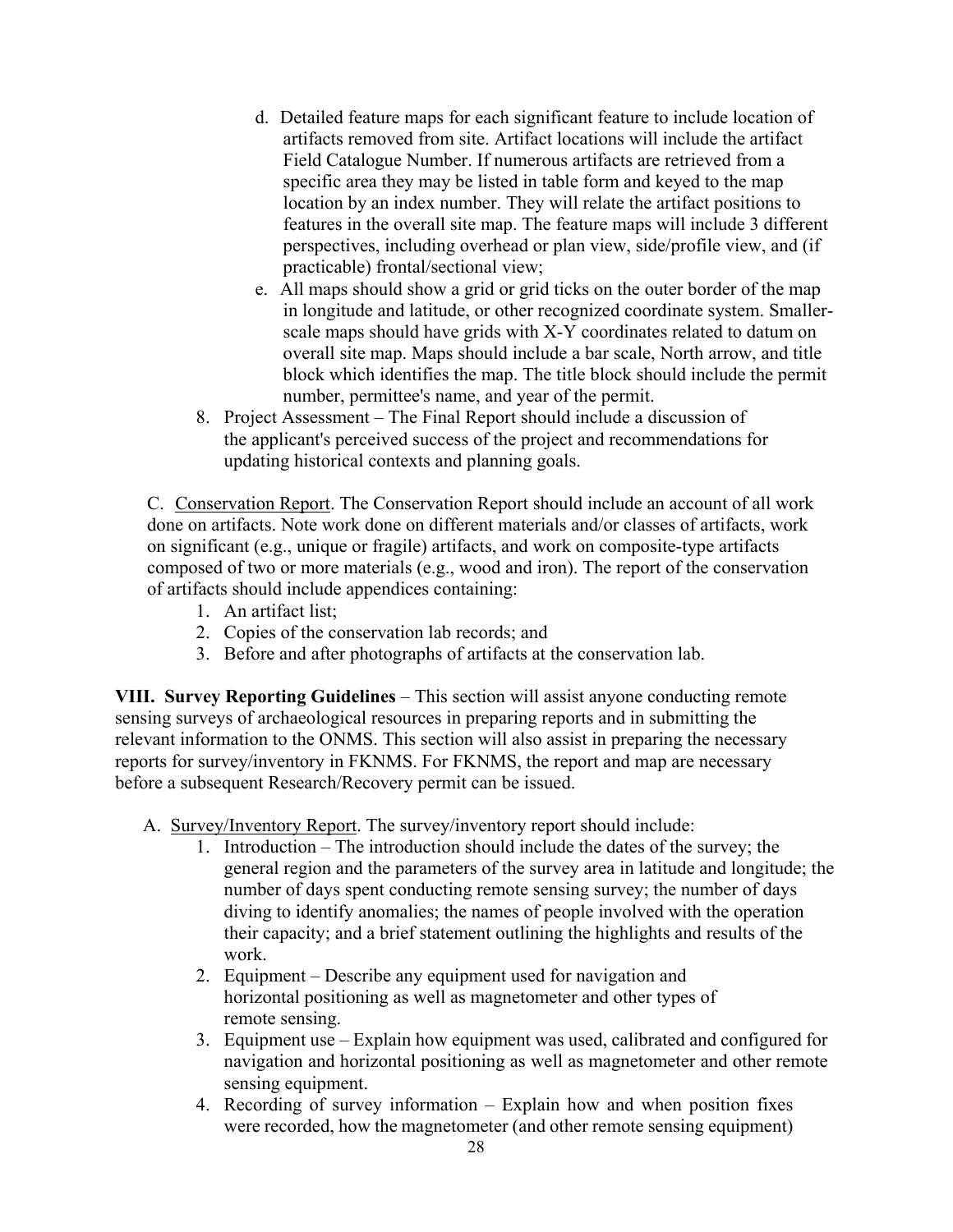correlated to the horizontal position data, and how far apart the parallel passes were and in what direction(s) the survey vessel was navigated (recommended spacing is 150 feet or less).

- 5. Completion of work Summarize the work completed. Describe how much work was accomplished and how much is left to accomplish to complete the remote sensing phase of your survey work.
- 6. Summary statement Provide a general statement about what you found and how these findings shape your future plans. Discuss and interpret the anomaly patterns. What parts of the anomaly patterns appear to be significant and what parts do not? Are there any significant clusters? Were any anomalies identified? If suspected archaeological remains were found, provide a detailed description including:
	- a. The nature of remains (i.e., ship structural features, ballast, and artifacts);
	- b. The probable approximate date of site, explaining why you think so;
	- c. The distribution and extent of remains;
	- d. The integrity of the remains (i.e., does site appear to be disturbed and, if so, recently?); and
	- e. The natural environment in the vicinity of the wreck.
- 7. Report appendices The report should include the following appendices:
	- a. Include as a first appendix a list that assigns each anomaly a unique designation. This index serves as a cross-reference so anomalies identified in the report can be correlated to their plotted positions on the base map. This appendix should include the anomaly identification designation, its location (e.g., latitude and longitude in decimal minutes), and gamma intensity.
	- b. Include as a second appendix examples of a dozen or so magnetometer chart sections showing some of the anomalies encountered in your contract area (label each example strip chart section with its corresponding designation as assigned in above).

B. Survey/Inventory Map. The maps submitted following a survey/inventory should include the following:

- 1. Encompass a large enough area to include all of your contract and show the contract boundaries. The map(s) should also depict the location of the shoreline and other prominent features such as buried cable, rock outcrops, islands, etc.
- 2. Show a grid or grid ticks on the outer border of the map in longitude and latitude, or other recognized coordinate system including the system used in the anomaly table in the first appendix.
- 3. Use a bar scale, north arrow, and title block which identifies the map. The title block should include the contract number, contractor's name, and year of the contract.
- 4. Depict your work progress on the base map.
- 5. Show the distance and direction of each survey pass made by the survey vessel.
- 6. Identify each anomaly with a unique indexed number or letter that is to correspond with the appendix listing all anomalies and with all other references to anomalies in the report.